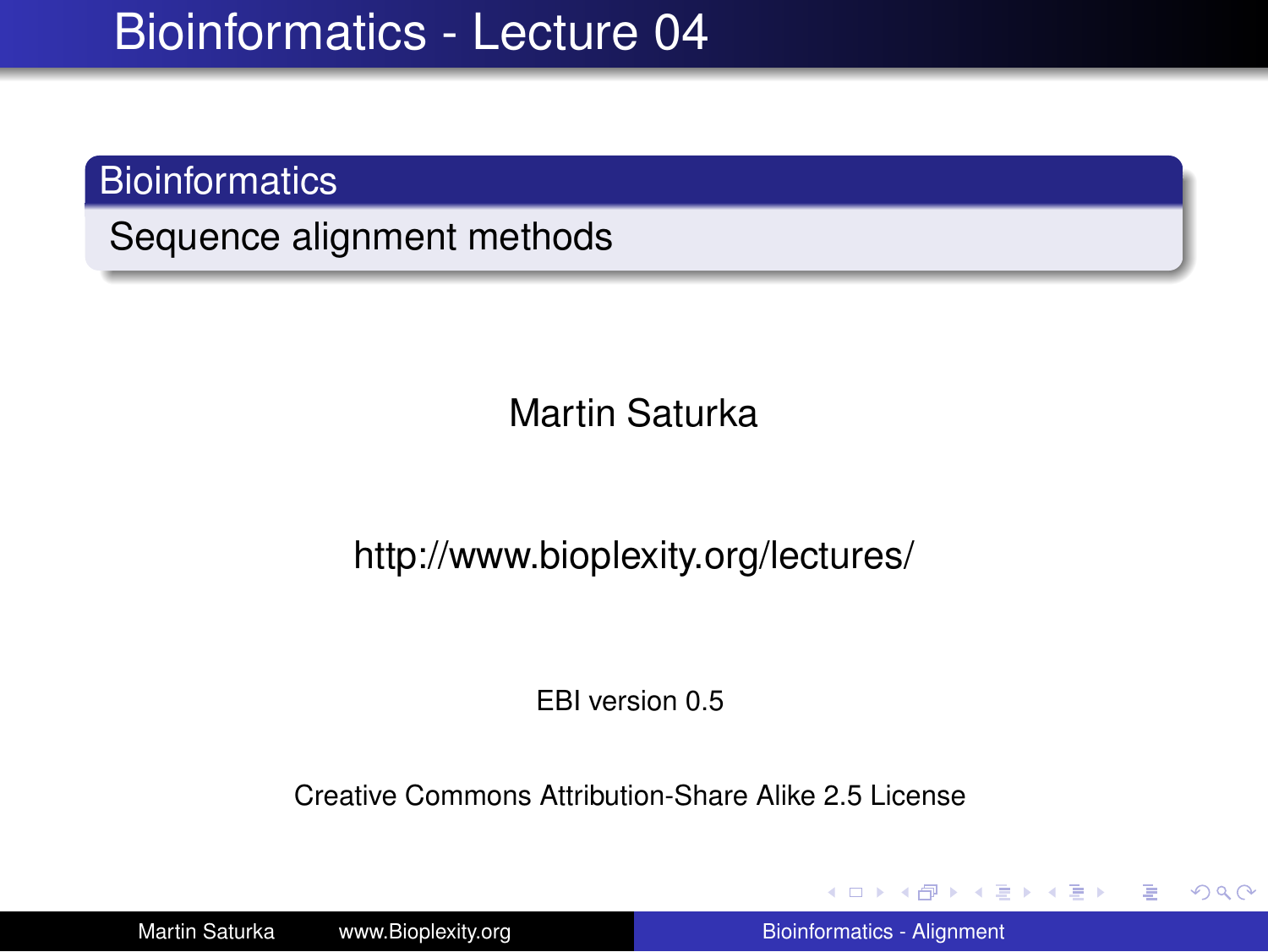# **Alignment**

Approximate pattern matching - common sequence tasks

- sequence comparison, domains, motif search
- **•** similarity and homology between sequences

#### Alignment approaches

- **o** basic methods
	- dot matrices, scoring matrices
	- dynamic programming
- heuristic algorithms
	- word methods
	- fasta types, blast types
- multiple alignment
	- HMM approaches
	- MCMC based approaches

→ 重→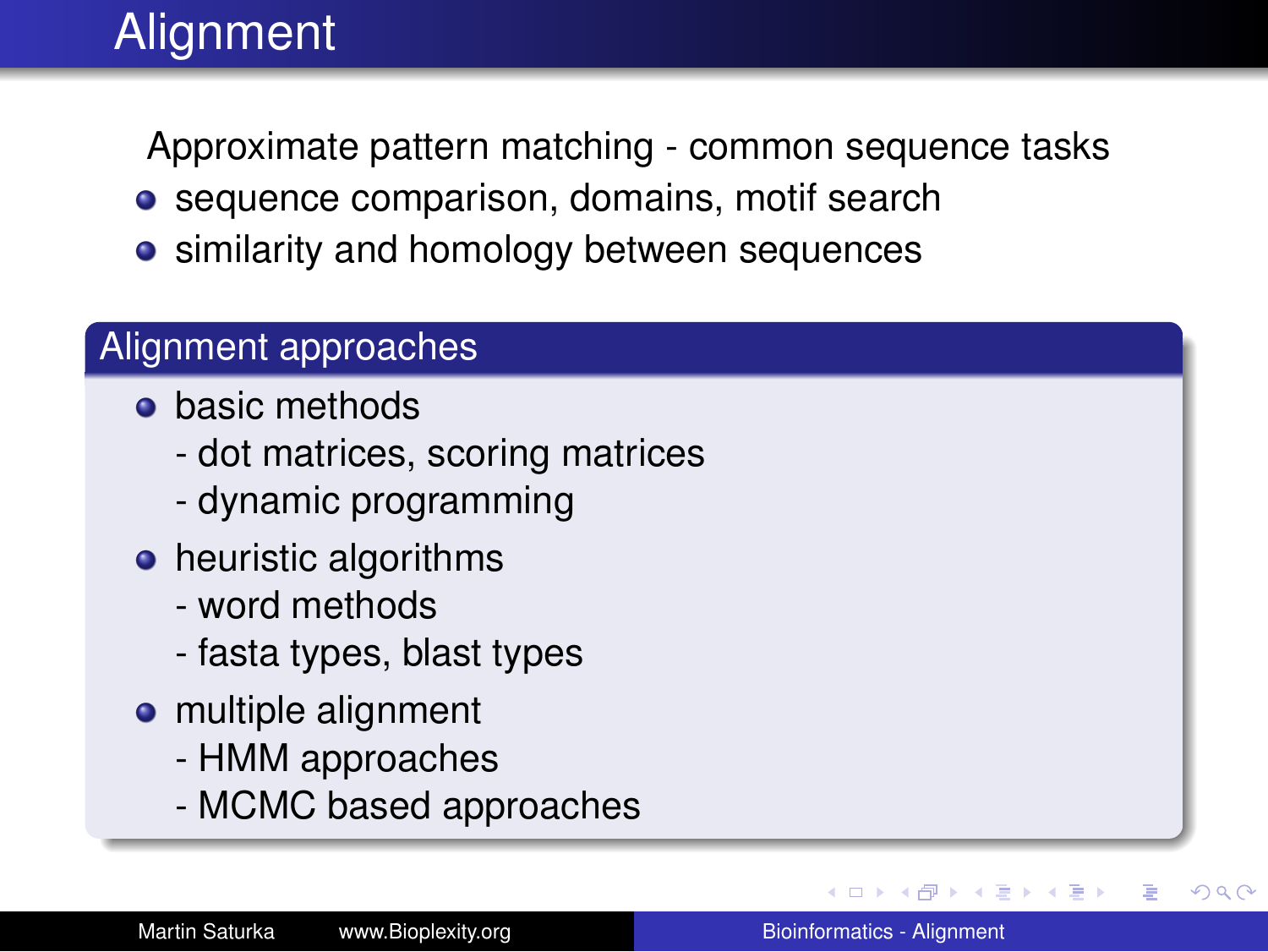sequences of aminoacid acyls: N-end to C-end ordering

flexible strands, enzymatic, signalling and structural functions

20 symbols alphabet

collagen helix triple:  $Gly$  G, Pro P, HYP aliphatic: Ala A, Val V, Leu L, Ile I; aromatic: Phe F, Tyr Y, Trp W; polar: Cys C, Ser S, Thr T - His H; Met M, Pro P; Gln Q, Asn N; Tyr Y charged: Asp D, Glu E; Lys K, Arg R; non-standard: selenocysteine Sec, pyrrolysine

- peptide backbone with peptide bonds
- twenty different standard residua

(御き (唐) (唐) 三重

 $2990$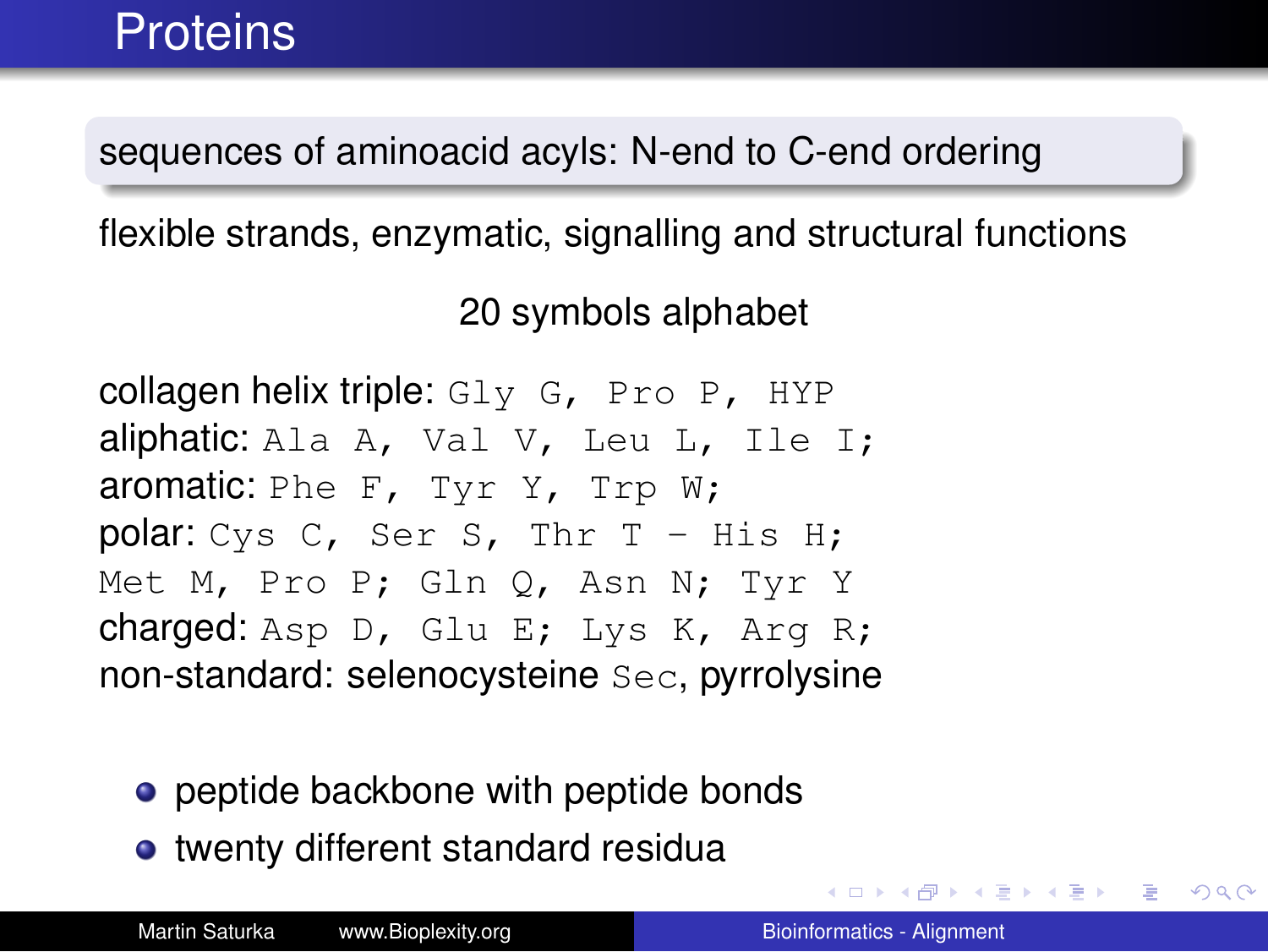# Dot matrix plot

simple search for diagonals of matched pairs

- sequence vs. sequence matrix plot
- dots on positions with matched pairs
- recurrences, identical regions
- diagonal smoothing
	- means of match/mismatch positions
	- mismatches and gaps just qualitatively
- how to count it more accurately:
	- similarity scoring functions
	- gaps start, prolongation

G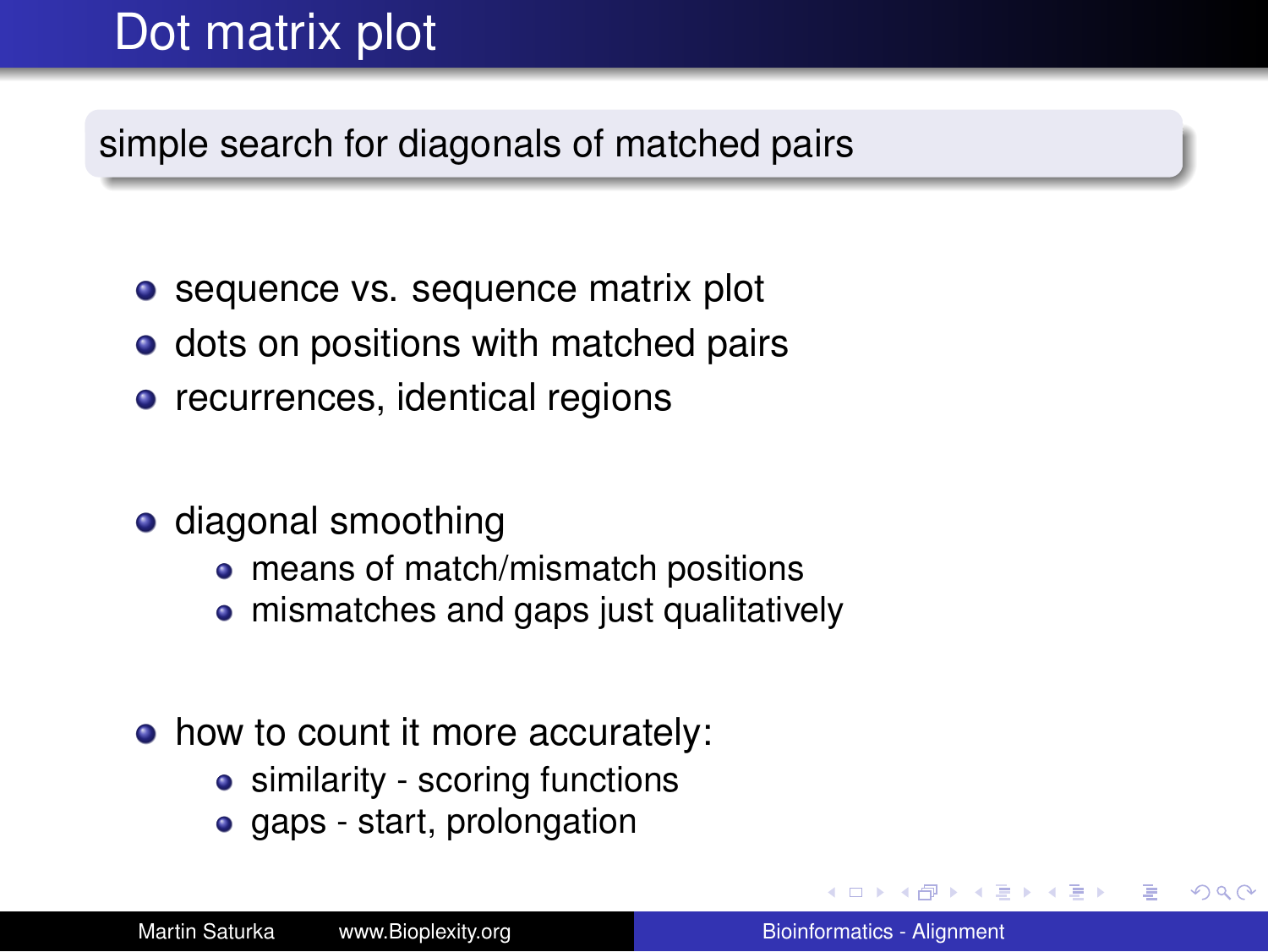# **Similarity types**

similarity definition: what is it?

- proteins
	- hydrophobic vs. hydrophilic
	- aromatic cycle
	- charge and polarity
	- size and flexibility
	- **•** functional residual
	- secondary structure proneness
- nucleic acids
	- purine vs. pyrimidine
	- AT vs. GC
	- coding neutrality
	- RNA pairing preservation
- **•** similarity
	- homology (ortho/para-logy) vs. homoplasy (convergence)

おす 重まし

B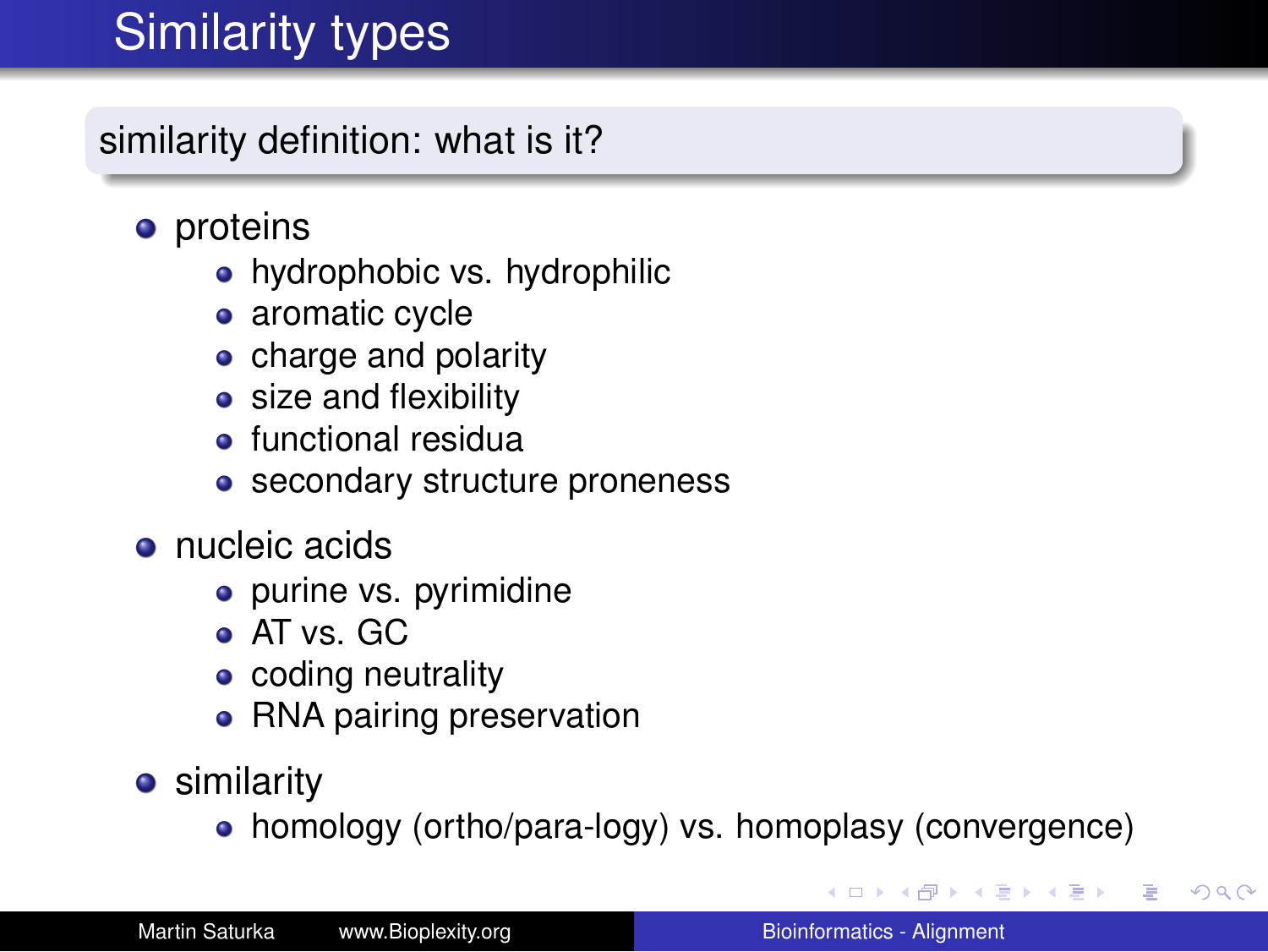log odds matrices

similarity scores based on percentage of changes

log odds:

- $M_{i,j} = \log q_{i,j}/(p_i \cdot p_j)$
- **.** logarithm of the ratio of observed vs. expected frequences

matrix construction

- align two sequences of the same length
- count all the substitution mutations
	- unknown mutation direction  $\rightarrow$  count it in the both ways
- compute the log odds
- **.** linear transform and round the values

 $\left\{ \bigoplus_{i=1}^{n} \mathbb{P} \left( \mathcal{A} \right) \subseteq \mathbb{P} \left( \mathcal{A} \right) \subseteq \mathbb{P} \right\}$ 

B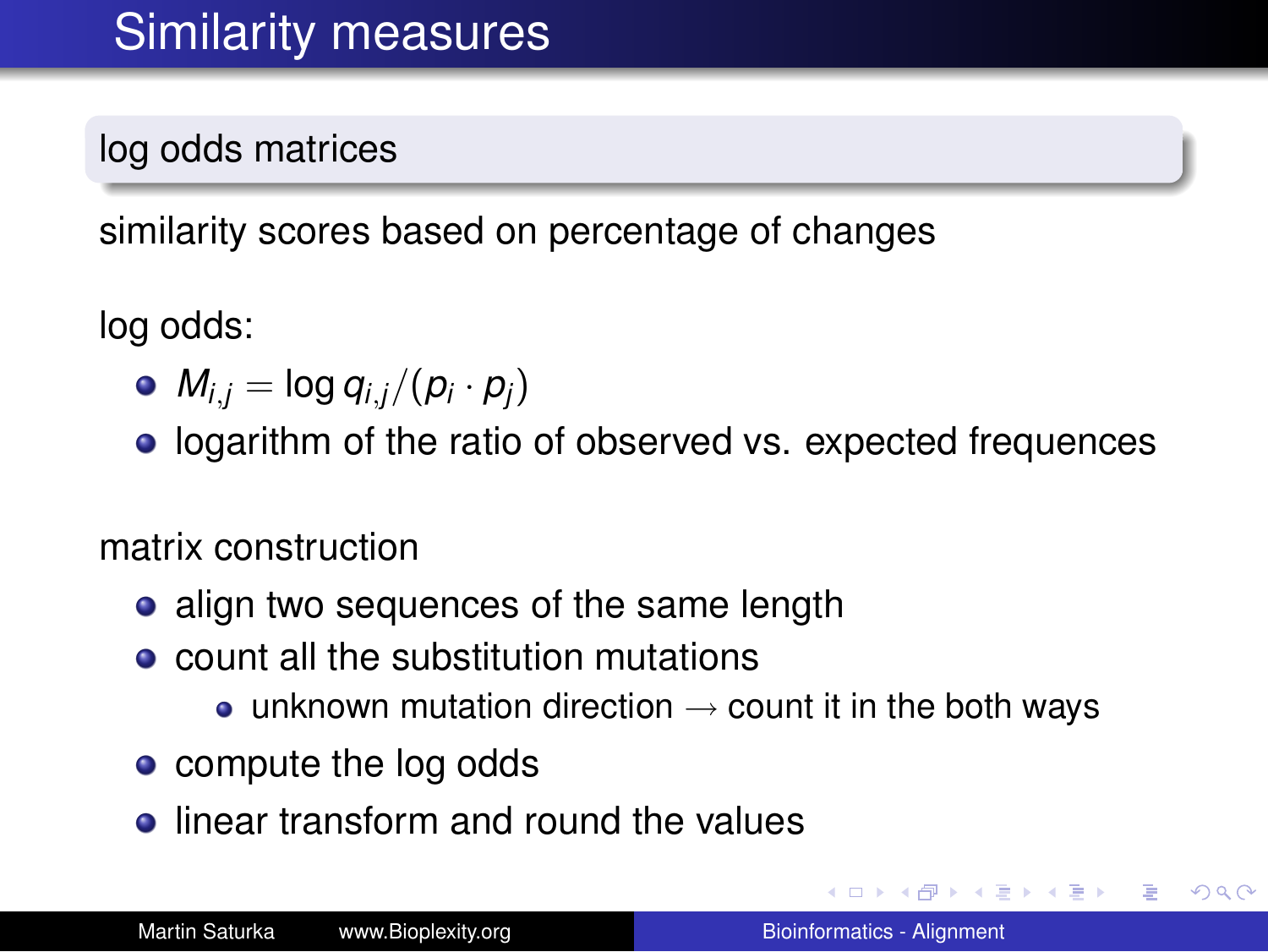# Log odd example

01011010010101001010 01101011001001101010

$$
Pr(0) = 21/40 = 0.525
$$
  

$$
Pr(1) = 19/40 = 0.475
$$

expected alignment (mutation) frequencies:

$$
\bullet \ \rho_0 \rho_0 = (21/40)^2 = 0.275625
$$

• 
$$
p_0 p_1 = (21/40) \cdot (19/40) = 0.249375
$$

 $p_1p_0 = (19/40) \cdot (21/40) = 0.249375$ 

$$
\bullet \ \ p_1 p_1 = (19/40)^2 = 0.225625
$$

observed alignment (mutation) frequencies:

$$
\bullet \hspace{.1cm} 0 \rightarrow 0 \colon q_{00} = 14/40 = 0.35
$$

$$
\bullet \hspace{0.1cm} 0 \rightarrow 1 \colon q_{01} = 7/40 = 0.175
$$

• 1 
$$
\rightarrow
$$
 0:  $q_{10} = 7/40 = 0.175$ 

$$
1 \rightarrow 1: q_{11} = 12/40 = 0.3
$$

• the logarithm and the scoring:

• 
$$
\ln[(14 \times 40)/(21 \times 21)] = 0.23889191 \rightarrow 2
$$

• 
$$
ln[(7 * 40)/(21 * 19)] = -0.35417181 \rightarrow -4
$$

• 
$$
ln[(7 * 40)/(19 * 21)] = -0.35417181 \rightarrow -4
$$

*ln*[(12 ∗ 40)/(19 ∗ 19)] = 0.28490815 → 3

<span id="page-6-0"></span>ミトメミト ミニのなべ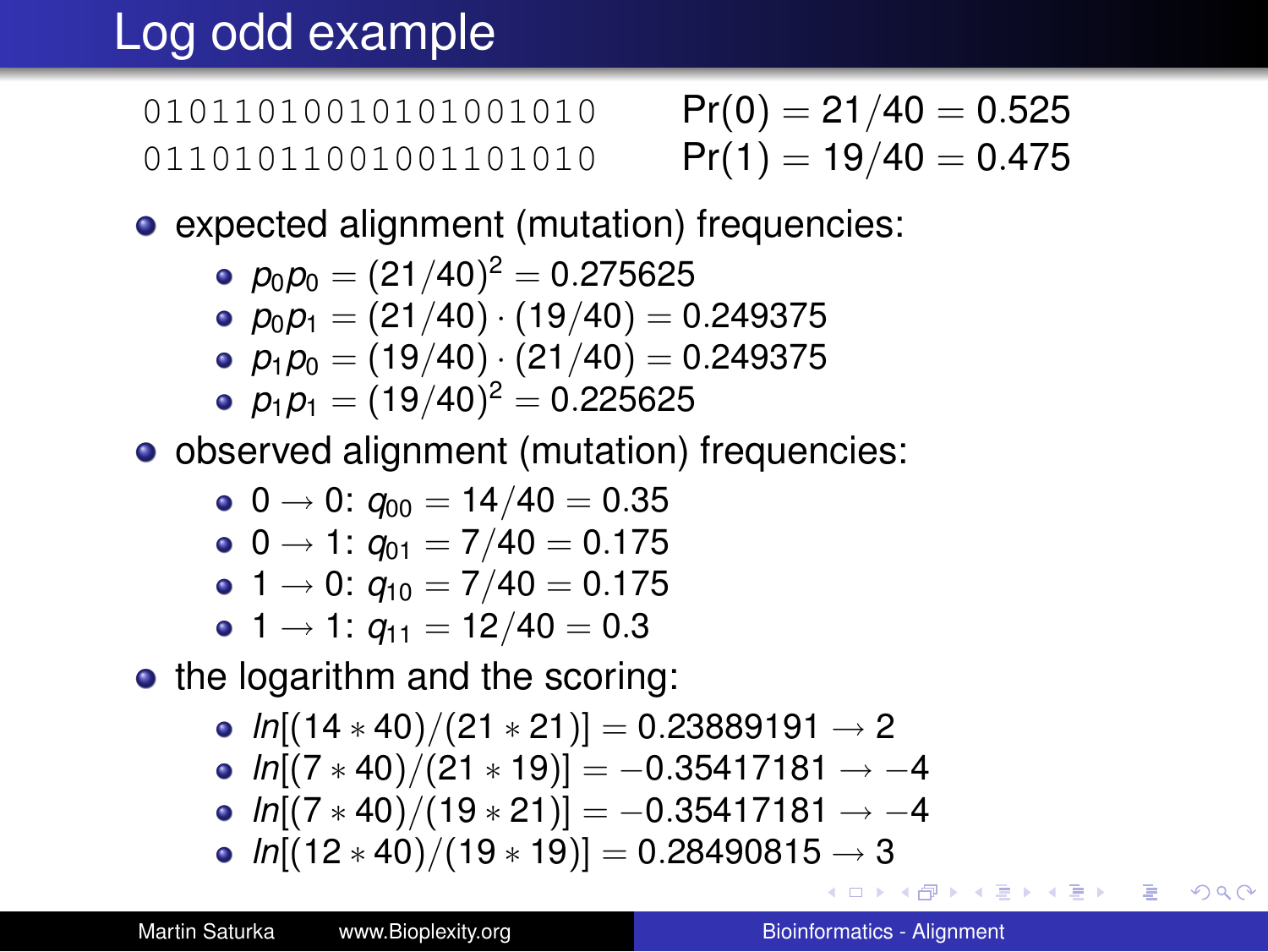# Scoring matrices

- standard substitution scoring matrices
	- PAM for closely related species
	- BLOSUM for distant sequences
- PAM Point Accepted Mutations
	- PAM1 for 1 point substitution per 100 aminoacids
	- PAM*n* computed as a stochastic processes
		- assumption of Markov process
		- amounts of subsequent changes
		- M2 = M1<sup>2</sup> , M*n* = M1*<sup>n</sup>*
	- greater  $n \rightarrow$  for greater evolutionary distances

#### BLOSUM - BLOck SUbstitution Matrix

- BLOSUM*n*
	- on datasets of sequences with at most *n*-% identity
	- BLOSUM100 from the total data sets
	- BLOSUM62 usually used
- l[es](#page-7-0)ser  $n \rightarrow$  for greater evolutionary d[ist](#page-6-0)[an](#page-8-0)[c](#page-6-0)es

(日本→ (日本)

<span id="page-7-0"></span>÷.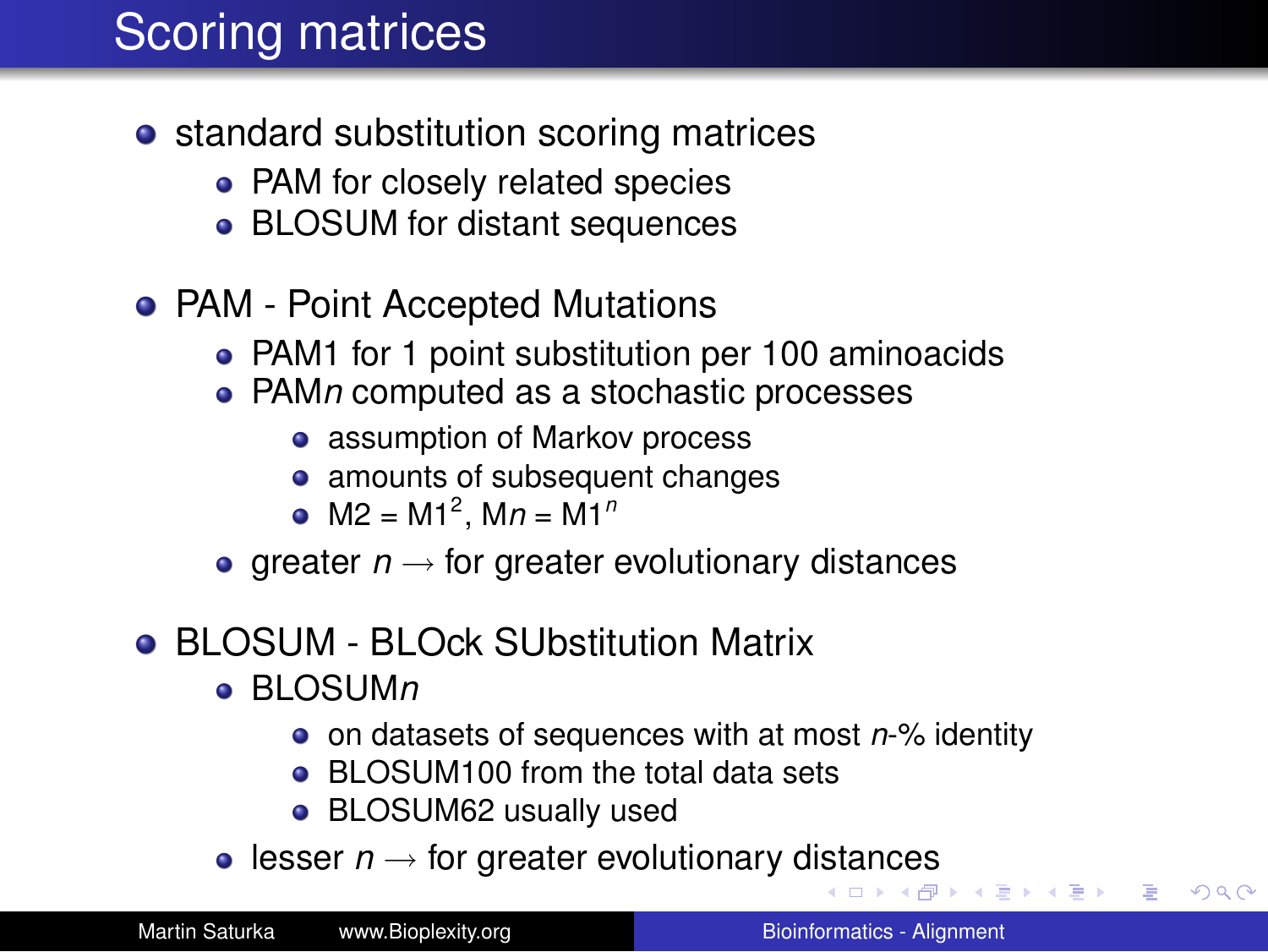# Dynamic programming approach

pairwise similarity alignment

- sequence vs. sequence matrix
- similarity, gaps computation
- analogy to the longest path search
- global search
	- to align sequence-to-sequence at whole lengths
	- Needleman-Wunsch algorithm
		- various modifications of the algorithm
- **o** local search
	- to find maximally similar subsequence alignments
	- Smith-Waterman algorithm
		- itself a variation of the Needleman-Wunsch algorithm

<span id="page-8-0"></span>医电子 化重子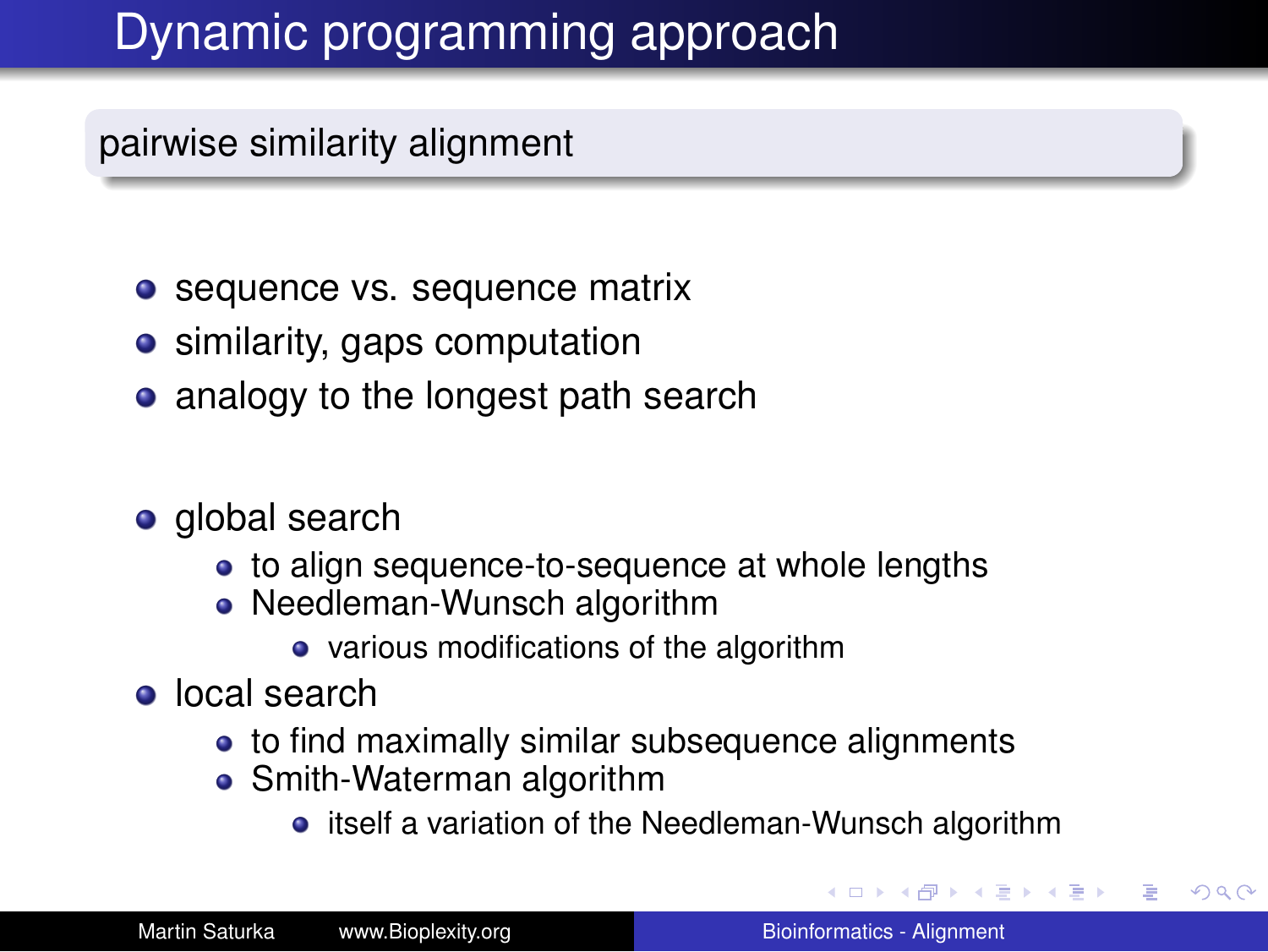### Global search

- example  $| \cdot |$  .  $|$  $S_1$ : E S C H - E R  $S_2$ : - S C E N E -
	- alignment of two sequences
	- similarity scoring matrix
	- constant gap penalty measure
- algorithm
	- make a free matrix of size  $(|S_1|+1) \times (|S_2|+1)$ 
		- rows, columns idexed by the two given sequences
	- gap values in the uppermost row and the leftmost column
		- zero-valued for tail ignoring
	- start in the upper left corner
	- pass rightward and downward
		- maximally valued alignments by taking maxima of sums of current alignments and passes to new positions

イロト イ伊 トイヨ トイヨ トー

 $\Rightarrow$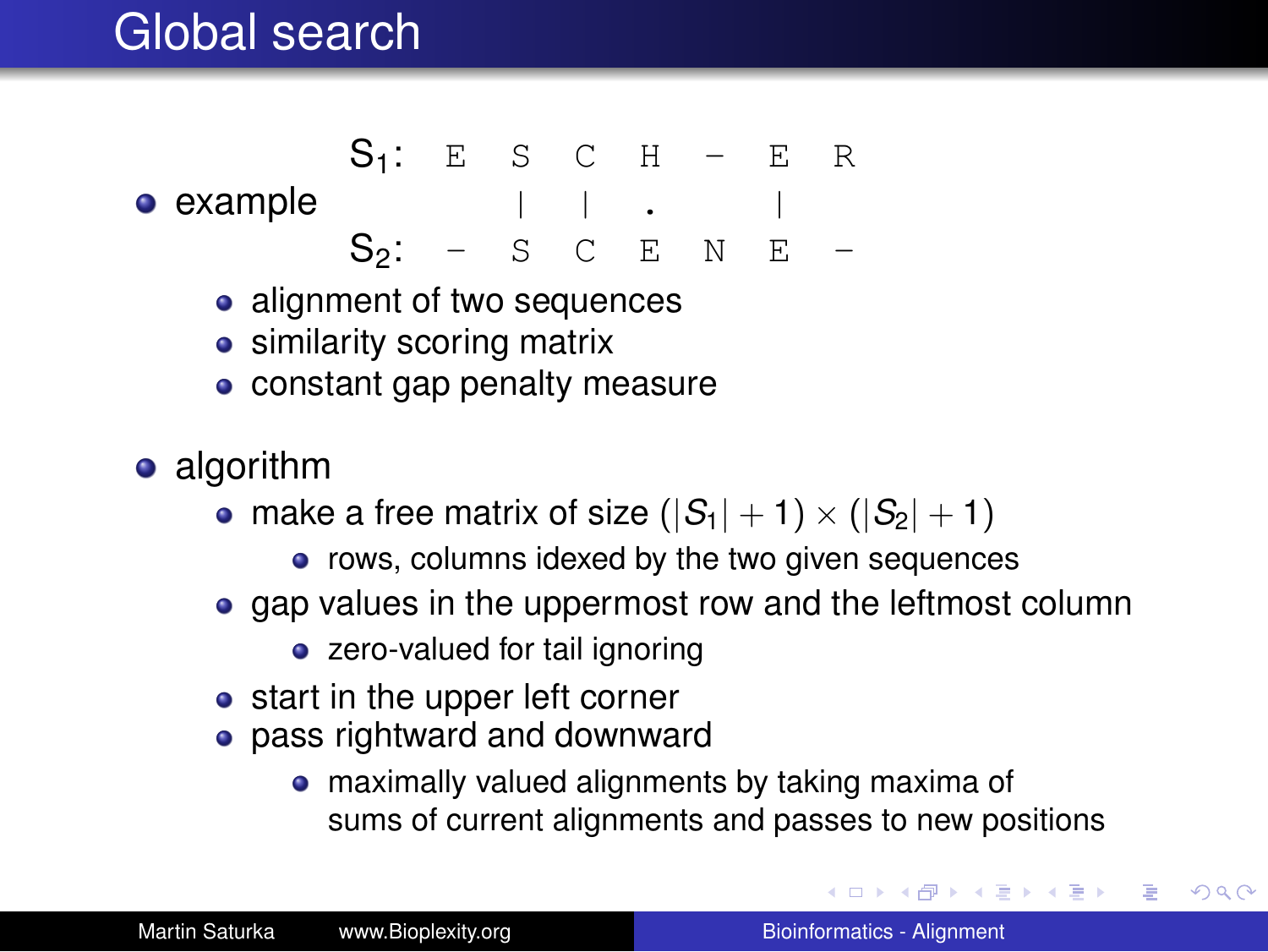### Global search example

**• alignment of ESCHER and SCENE sequences** 

|                         |                 | E         | S                      | C         | Н  | E  | R  |
|-------------------------|-----------------|-----------|------------------------|-----------|----|----|----|
|                         | 0               | g         | 2g                     | 3g        | 4g | 5g | 6g |
| S                       | g               | $a_{1,1}$ |                        |           |    |    |    |
| $\mathsf C$             | 2g              |           | m                      | $ g_1$    |    |    |    |
| $\overline{\mathsf{E}}$ | $\overline{3g}$ |           | $\overrightarrow{g_2}$ | $a_{i,j}$ |    |    |    |
| $\overline{\mathsf{N}}$ | $\overline{4g}$ |           |                        |           |    |    |    |
| $\overline{\mathsf{E}}$ | $\overline{5g}$ |           |                        |           |    |    |    |

sequences:  $S_1$ ,  $S_2$ similarity matrix: *si*,*<sup>j</sup>* gap penalty: *g* alignment scores: *ai*,*<sup>j</sup>*

 $2990$ 

B

start:

$$
\bullet \ \ a_{1,1}=\max(s_{S_1,S_2},g,g)
$$

o iterate:

\n- $$
a_{i,j}^m = a_{i-1,j-1} + s_{S_i, S_j}
$$
\n- $a_{i,j}^{g_1} = a_{i-1,j} + g, a_{i,j}^{g_2} = a_{i,j-1} + g$
\n- $a_{i,j} = \max(a_{i,j}^m, a_{i,j}^{g_1}, a_{i,j}^{g_2})$
\n

 $\langle \oplus \rangle$  >  $\langle \oplus \rangle$  >  $\langle \oplus \rangle$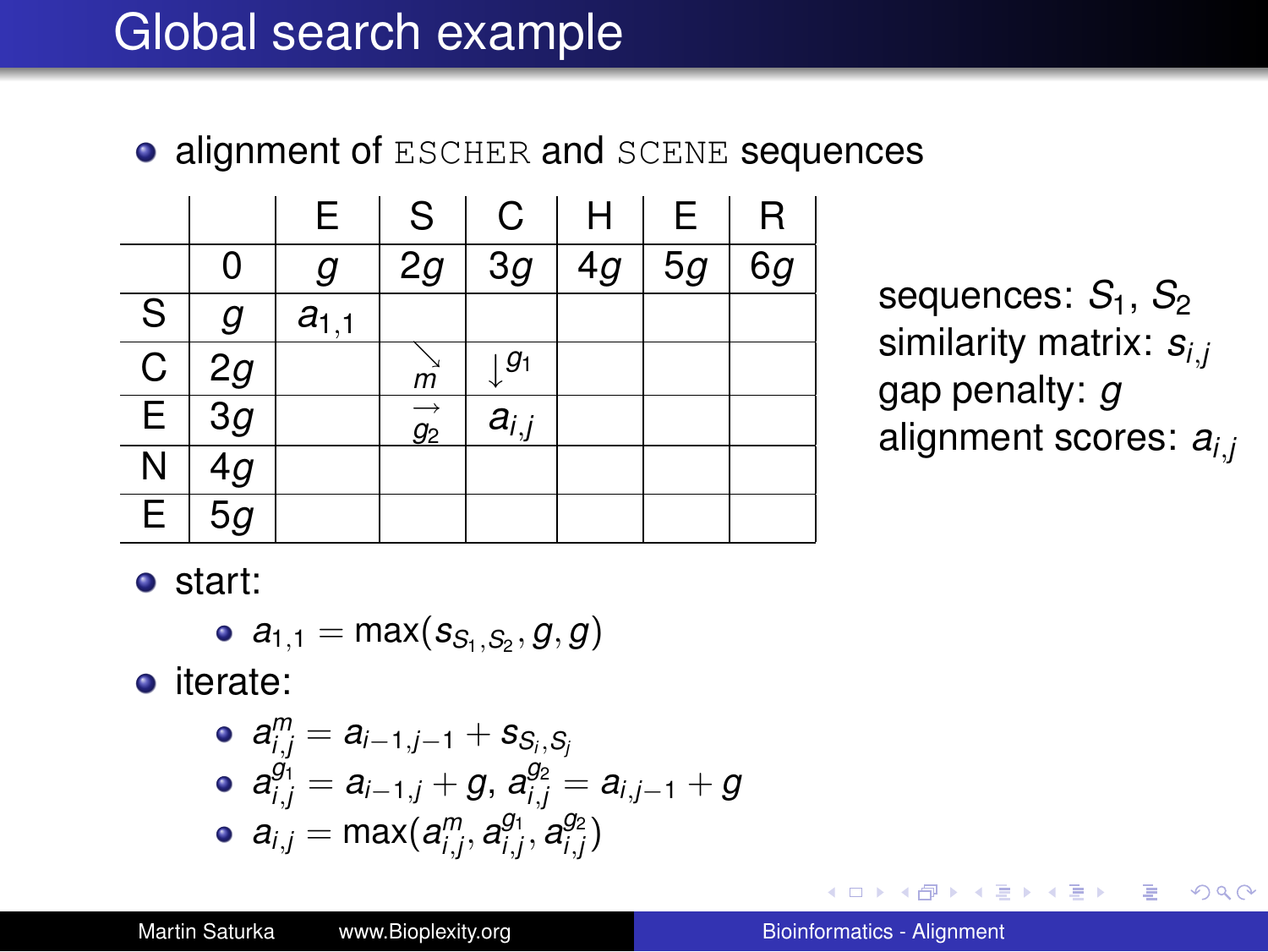### Global search result

|   |      | E.        | S         | C        | H          |           | R          |
|---|------|-----------|-----------|----------|------------|-----------|------------|
|   | O    | -2        | -4        | -6       | -8         | -10       | $-12$      |
| S | $-2$ | O(m)      | 2(m)      | $0(g_2)$ | $-2(g_2)$  | $-4(g_2)$ | $-6(g_2)$  |
| C | -4   | $-2(g_1)$ | $0(g_1)$  | 11(m)    | $9(g_2)$   | $7(g_2)$  | $5(g_2)$   |
| Ē | -6   | 1(m)      | $-1(g_2)$ | $9(g_1)$ | 13(m)      | 14(m)     | $12(g_2)$  |
| Ν | -8   | $-1(g_1)$ | 2(m)      | $7(g_1)$ | 11 $(g_1)$ | 13(m)     | 14(m)      |
| E | -10  | $-3(m)$   | $0(g_1)$  | $5(g_1)$ | 9(m)       | 16(m)     | 14 $(g_2)$ |

 $m, g<sub>1</sub>, g<sub>2</sub>$  are for a match, gaps  $g = -2$  for the gap penalty used

part of the BLOSUM62 matrix:

backward search ESCH-ER for the alignment  $-SCENE-$ 

|                         | С    | Е  | H  | N  | R  | S  |
|-------------------------|------|----|----|----|----|----|
| С                       | 9    | -4 | -3 | -3 | -3 | -1 |
| E                       | -4   | 5  | 2  | 0  | 0  | 0  |
| Н                       | -3   | 2  | 8  |    | 0  |    |
| N                       | -3   | 0  |    | 6  | 0  |    |
| R                       | $-3$ | 0  | 0  | 0  | 5  |    |
| $\overline{\mathsf{s}}$ |      | 0  |    |    |    | 4  |

4 何 8

→ 重 ★

す画→ ÷.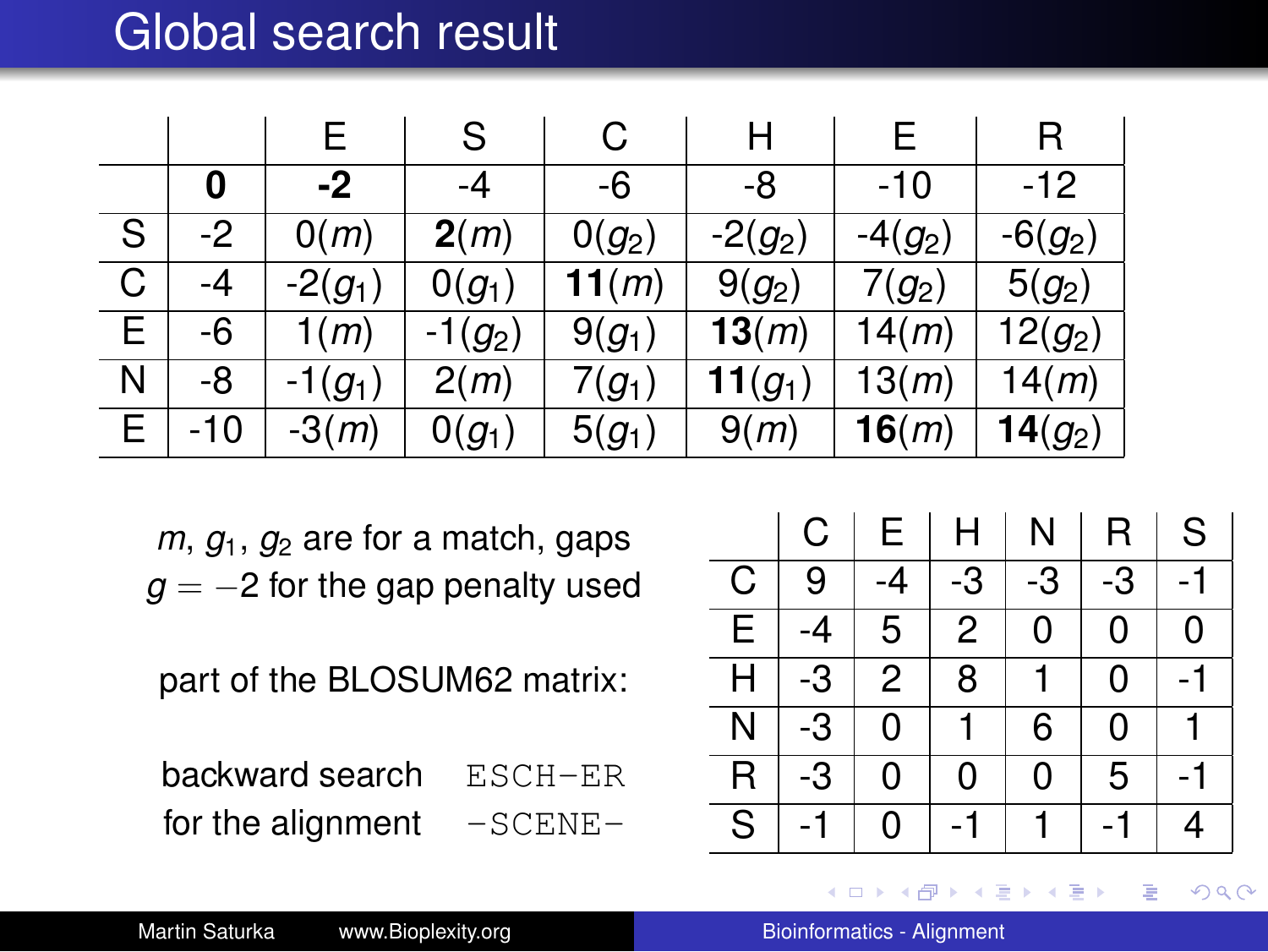### **Modifications**

#### some of the global search variations

- linear memory usage with time doubling
	- Hirschberg's algorithm
- **•** small alignments hashing
	- just log time speed-up
- Hirschberg's algorithm
	- quadratic memory needed for the backward search only
	- $\bullet$  make two alignments for the first, second half of  $S_1$  and  $S_2$
	- $\bullet$  we find the middle point on  $S_1$  of the whole alignment
	- $\bullet$  iterate recursively on subparts of the  $S_1$  string

 $\langle \oplus \rangle$  >  $\langle \oplus \rangle$  >  $\langle \oplus \rangle$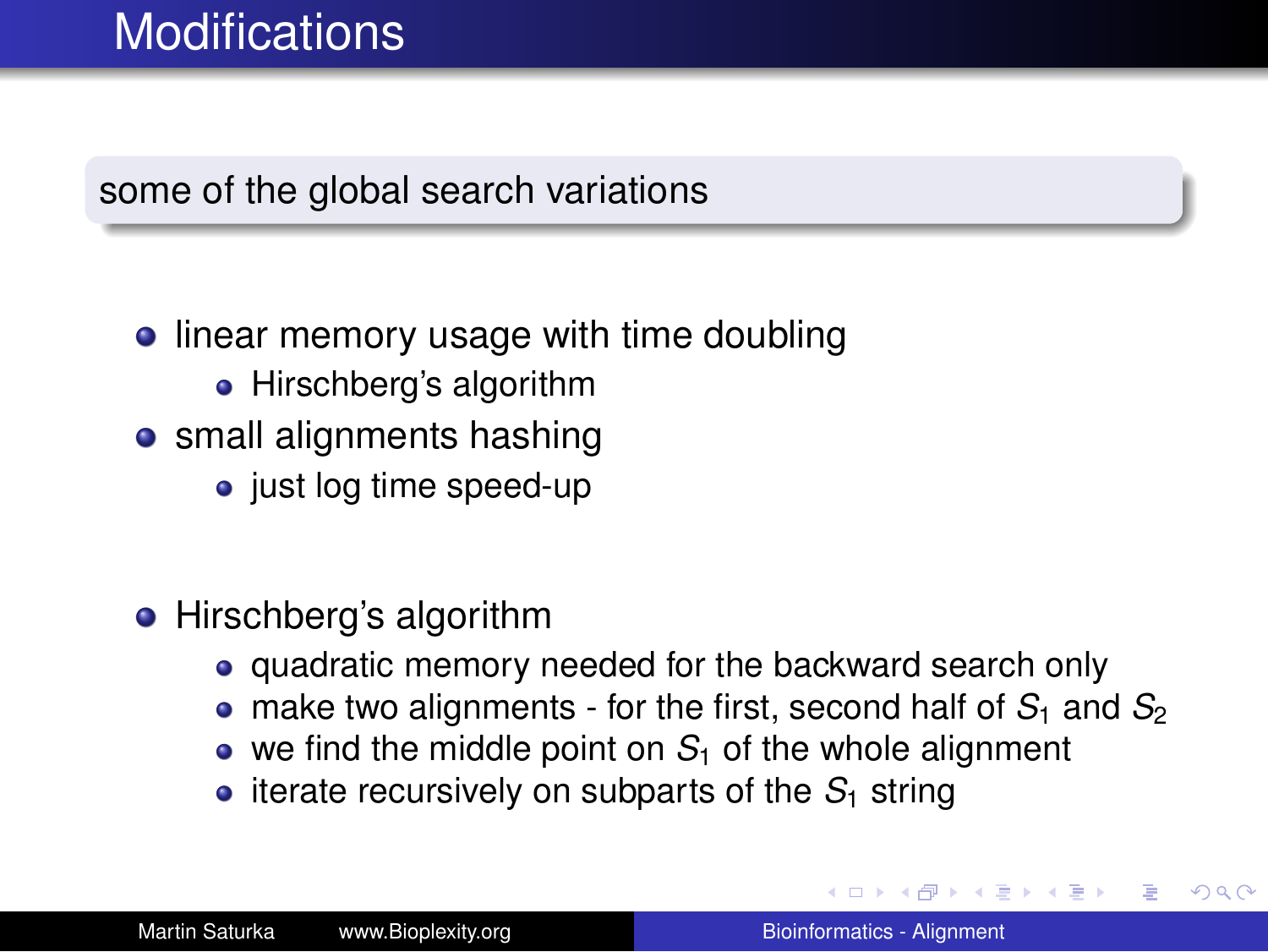### **Gaps**

deletion / insertion regions

- a case of many small gaps is evolutionary less probable than a case of one (a few of) large gaps
- how to incorporate it into alignments?
- affine gap penalties
	- gap start more bad
	- aap continuation less bad
- $g = c_1 + c_2 \cdot$  gap length
	- necessary to keep subalignment values for the cases of gap passes just less good than match passes
- **o** general gap penalties
	- harder to compute with such scenarios

K 何 ▶ K ヨ ▶ K ヨ ▶ ...

÷.  $QQ$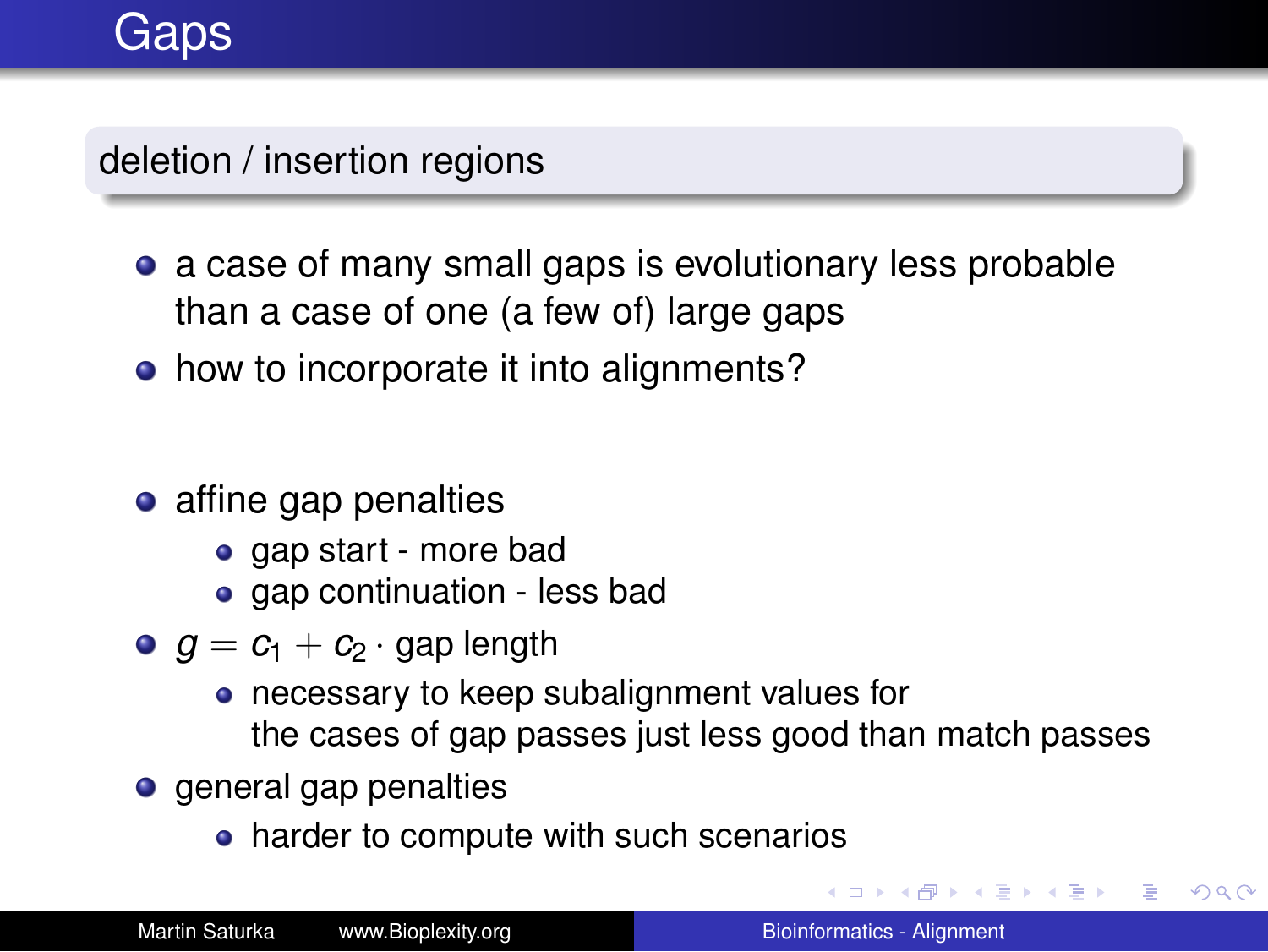## Local alignment

search for similar subsequences

- local alignment specifics
	- it does not care about unrelated parts
	- $\bullet$  it has to outline the similar regions
	- necessary (effective) gap penalties
- local alignment algorithm
	- start as with the global alignment but iterate with making all the subalignment values non-negative!
	- find the greatest subalignment value, can be anywhere inside the alignment iteration matrix
	- trace its path backward until zero value is approached
	- can search for all sufficiently high valued subalignments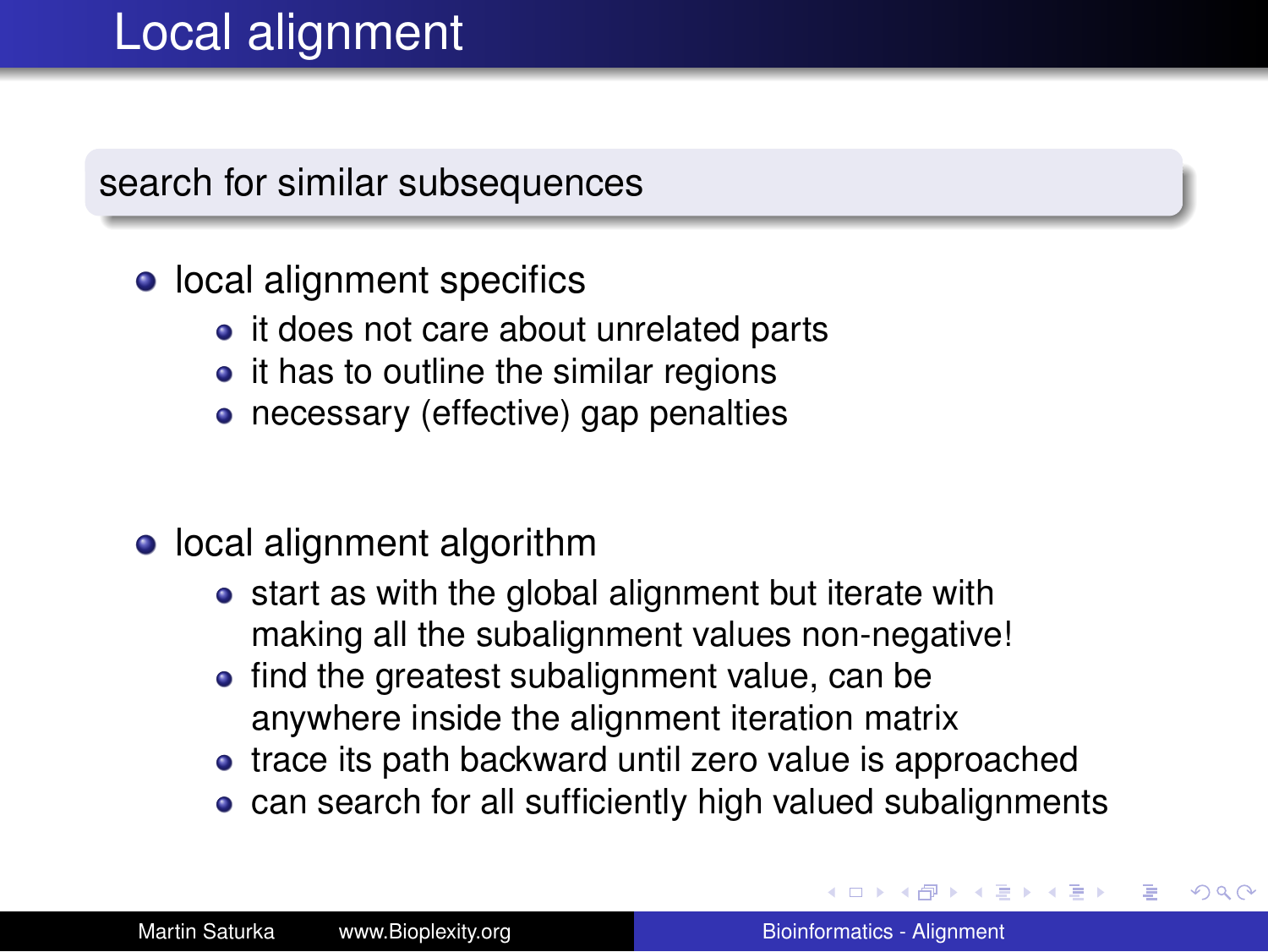how to slove daily requests

• sequence alignments the current top-most tasks

- **e** exact methods find alignment optima, however under too high memory and time processing requirements
	- Needleman-Wunsch, Smith-Waterman algorithms
- heuristic methods necessary for the real world demands
- general heuristic alignment outline
	- **•** start with limited local matches
	- enlarge matches while the alignment score is large enough
- two main approaches: fasta, blast types
	- for both nucleotide and amino acid sequences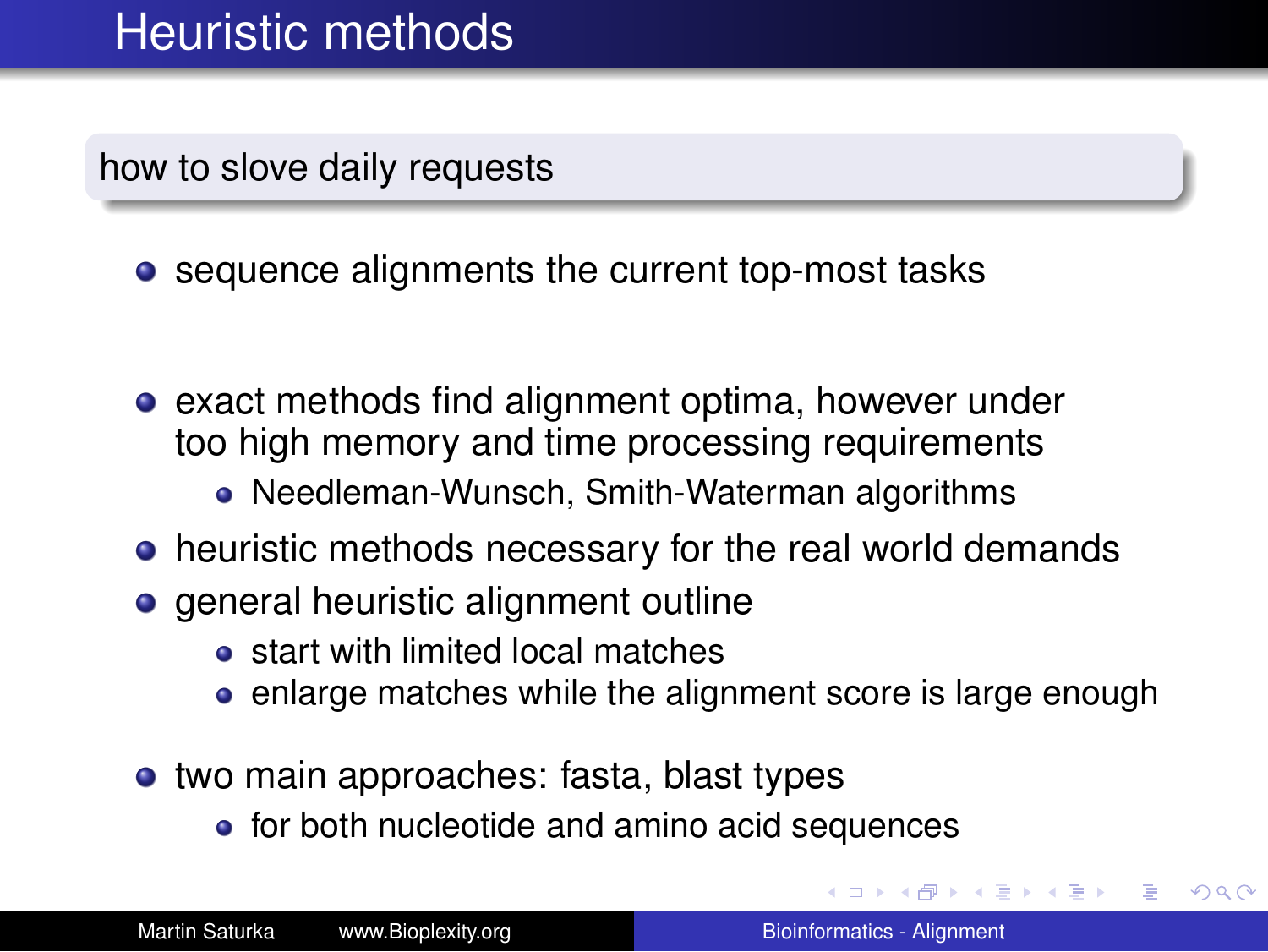#### fasta algorithm principle

- find identity matches by the dot-plot matrix
- **•** standard sizes of the k-tuples searched
	- length of 6 for nucleotides, length of 2 for amino acids
	- look-up table or hashing for substring storage of one string
- enlarge hot-spot parts of diagonals
	- usage of substitution scoring matrices
	- **•** still no deletions, insertions allowed
- combine nearby subsequences into local alignments
	- make a weighted directed graph
	- weighted vertices are single diagonal alignments
	- edges between possibly adjoint subalignments
	- find the most weighted path on the graph

4 <sub>伊</sub> ) 4

4 重っ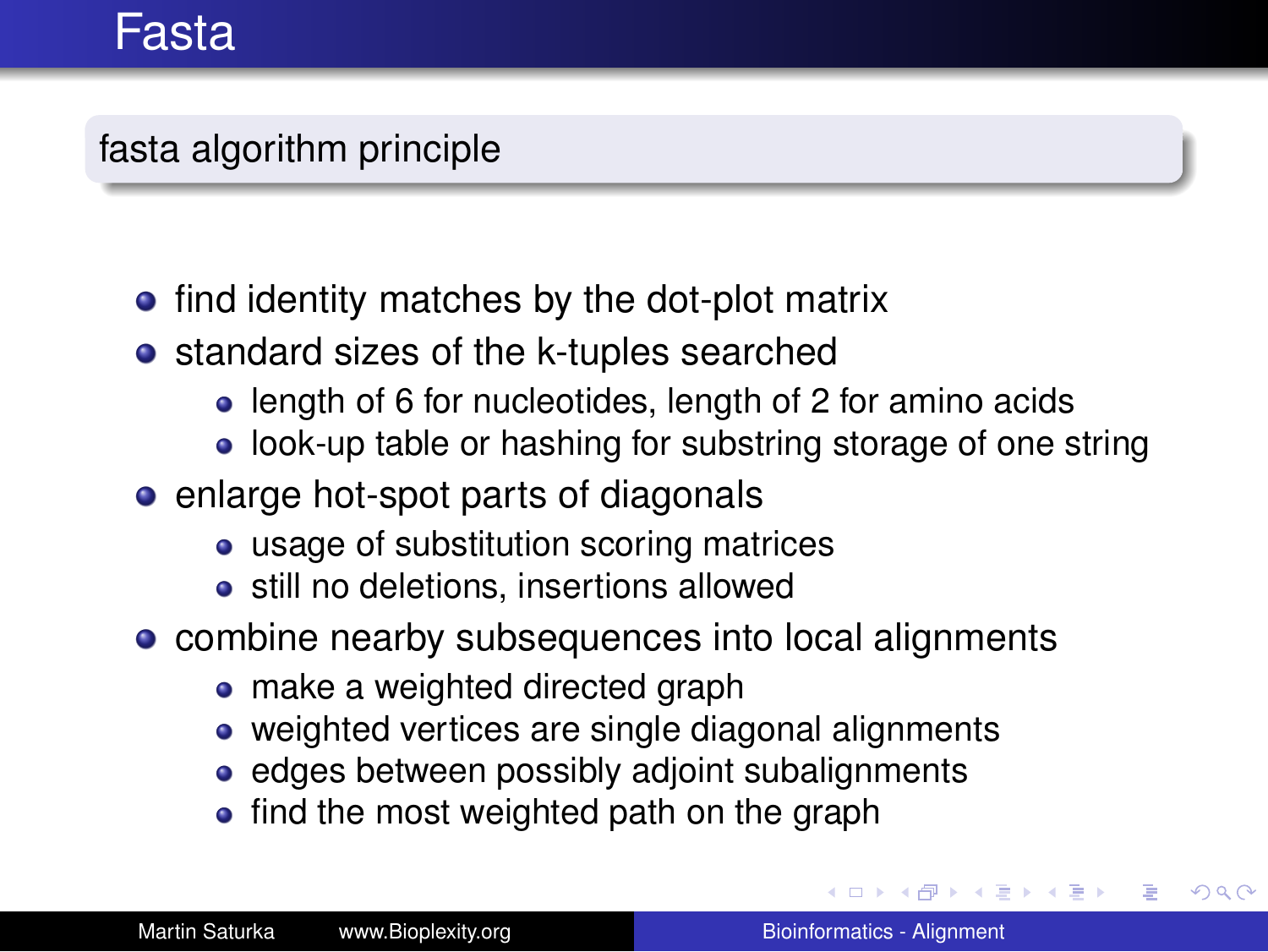## Blast program

the current way to do pairwise sequence alignment

- effective search on genome-large databases
- approximation of the Smith-Waterman algorithm
- sufficiently fast for the world demands
	- faster than fasta
	- much faster than the optimum guaranteed search
- **•** less sensitive approach, still largelly sufficient
- word-based search method
	- **e** genome databases, preprocessed in advance
	- query (target) sequence that is searched in the databases

 $\left\{ \begin{array}{ccc} 1 & 0 & 0 \\ 0 & 1 & 0 \end{array} \right.$ 

 $290$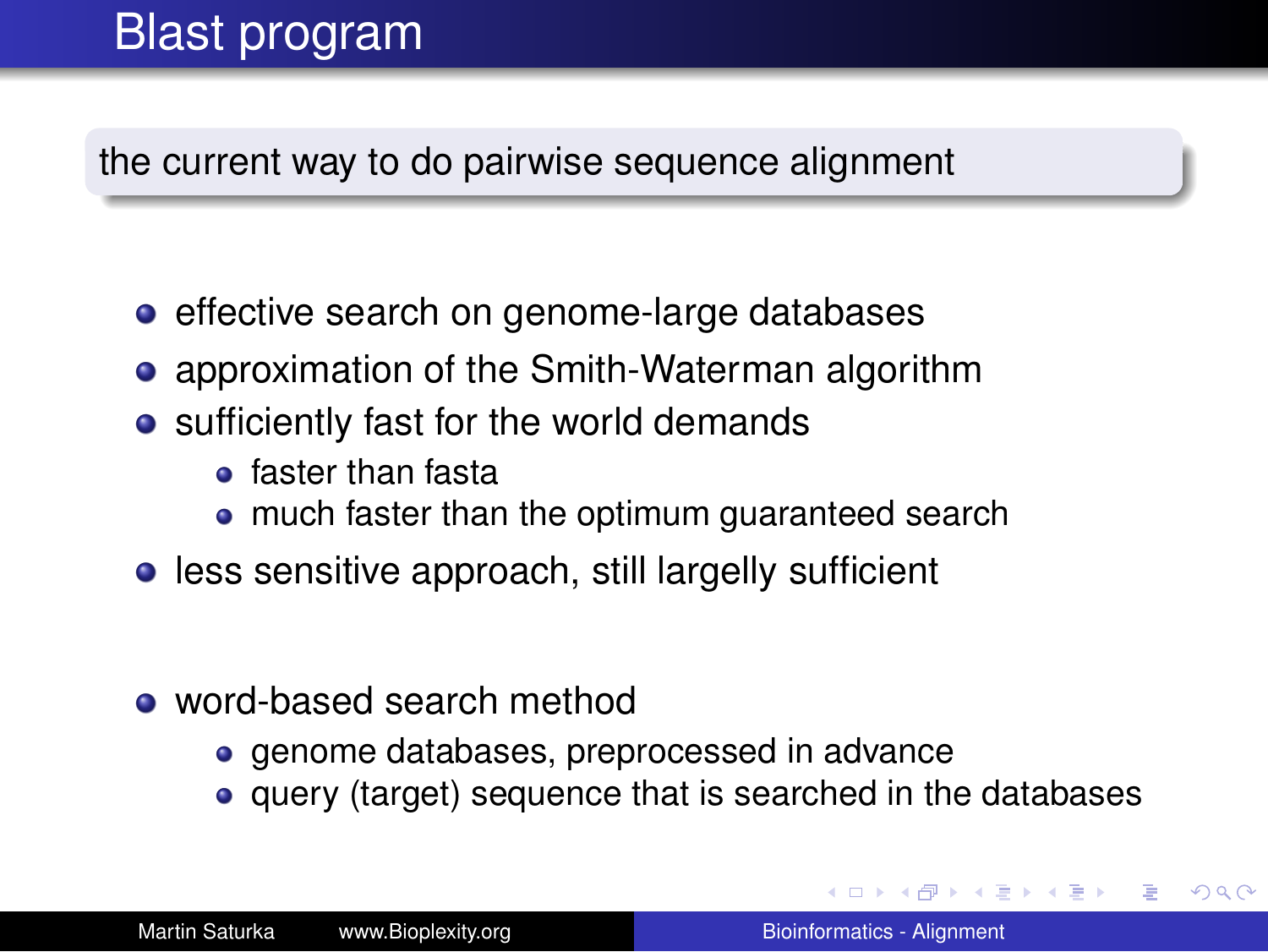## Blast method

blast algorithm principle

- words inside genome databases indexed in advance
- three steps of the search process itself
	- word search, word list expanding, match enlarging
- look for exact matches
	- words from the query string against the word database
	- standard word lengths: 3 for amino acids, 11 for nucleotides
- **e** enlarge low sensitivity
	- initial sensitivtiv low due to the search of exact matches only
	- take all the high similarity words of the indexed database
	- similarity by a chosen substitution scoring matrix
- find pairs of nearby high-score matches
	- requires to have at least two closely located matches
	- enlarge regions of alignment pairs while high scores
	- the enlarging stage takes most of the time

重き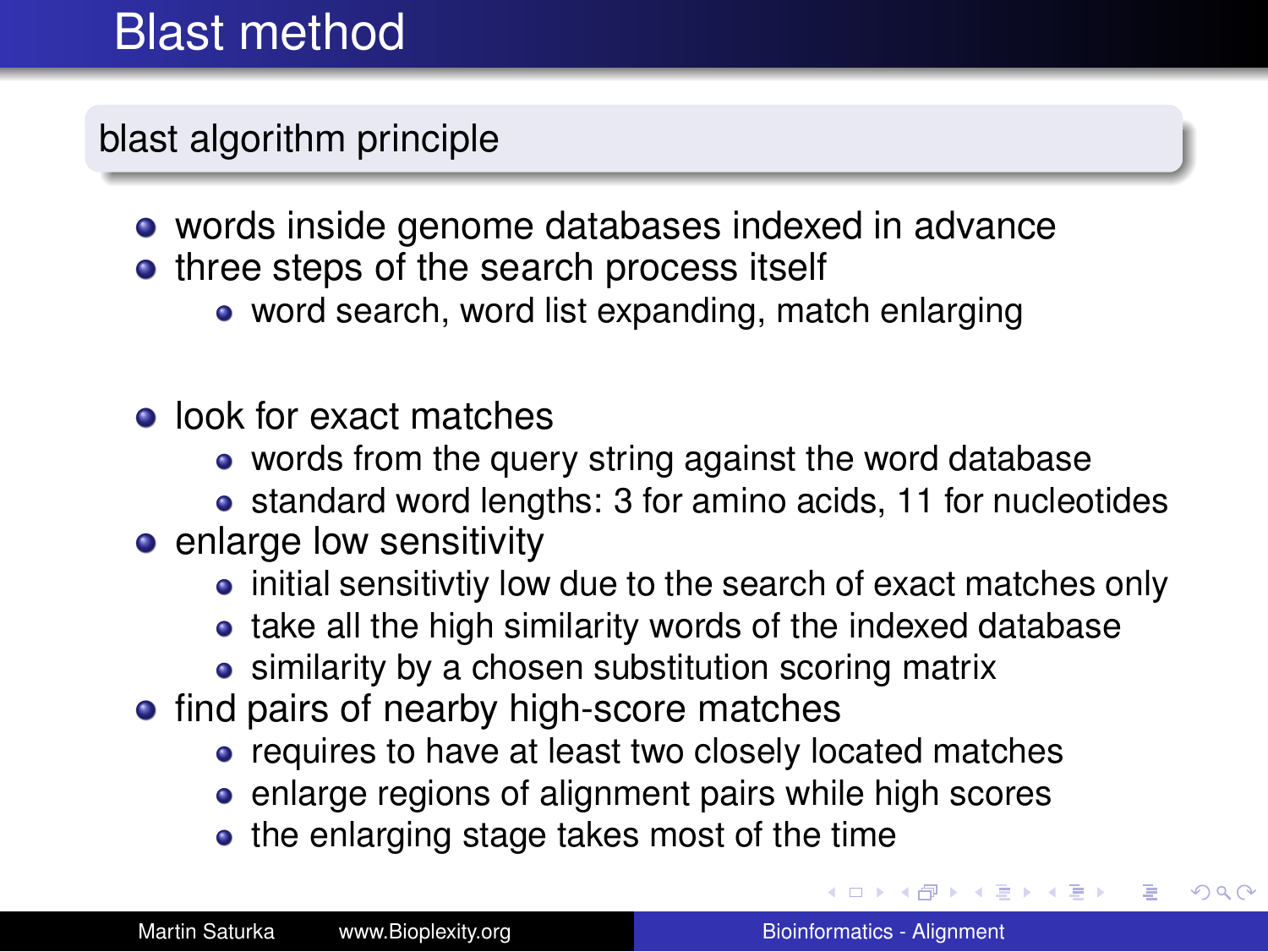# Statistics on alignment scores

#### ideal world case

- look for outliers in search results
- outliers according to *z*, standrad deviations

• 
$$
s = [1/(n-1) \cdot \sum_{i}^{n} (x_i - \mu)]^{1/2}
$$

$$
\bullet \ \ z_i = (x_i - \mu)/s
$$

- normal distribution nice but not the case for us
- **•** binomial and Poisson distribution more accurate ones
	- both of them are skewed to the right!
	- we can find high *z*-score cases more likely
- binomial distribution two parameters: *n* and *p*
	- *n* number of times of processing an experiment
	- *p* probability of a success in an experiment
- **•** Poisson distribution
	- good approximation of the binomial distribution for large *n* and small *p* values
	- $Pr(X = x) = (1/x!) \cdot e^{-np} \cdot (np)^{x}$

**ロトメ 伊 トメ** 

 $290$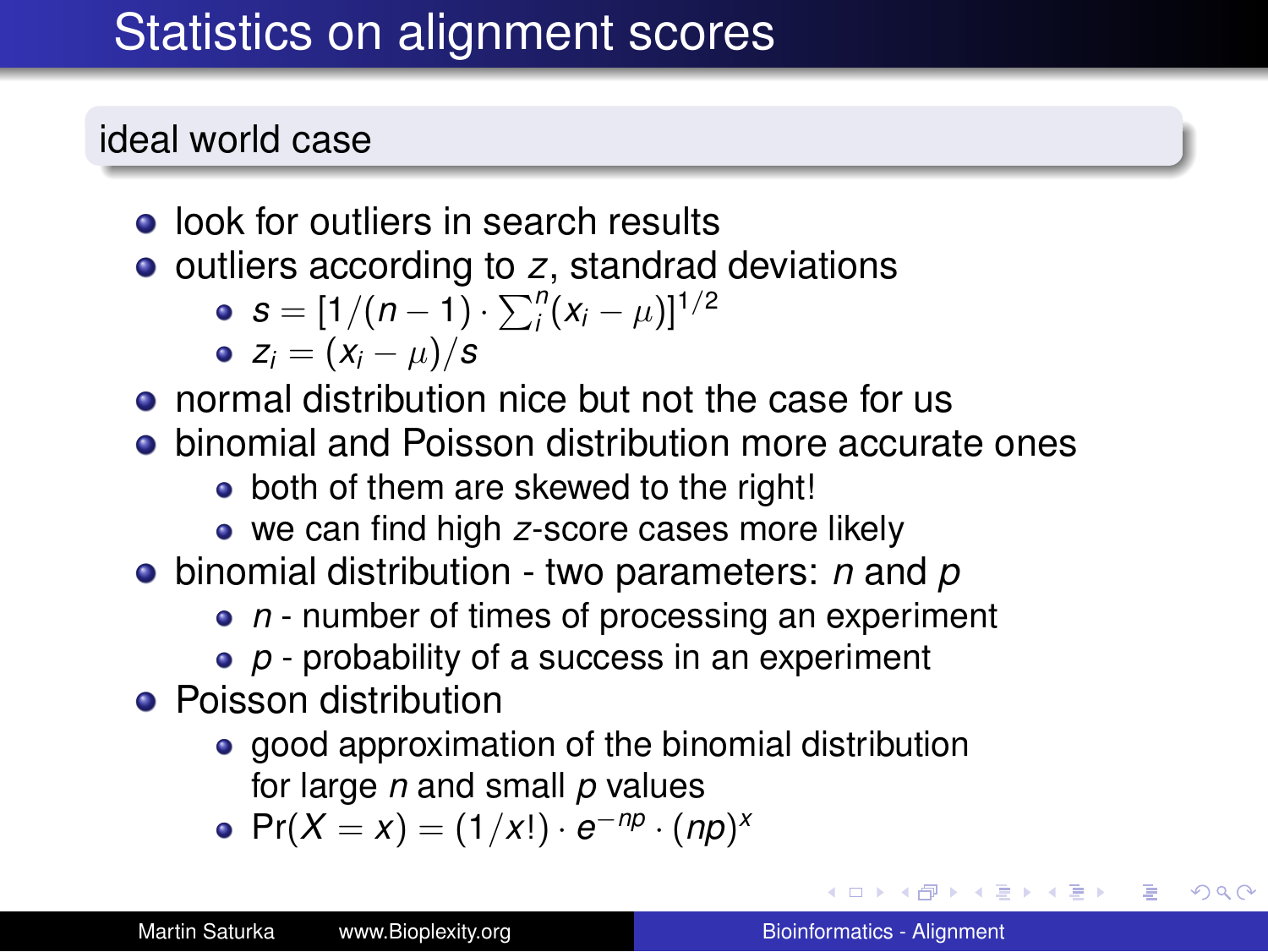## Statistics on database search

real world case

- real search pitfalls
	- databases inhomogenous with respect to sequence types
	- need to adjust parameters for general search queries
	- search results contain probable amounts of sequences of the result similarity found by chance
- extreme value distribution for maximum segment pairs
- **•** probability estimation
	- *P*(*s* > *S*) > 1 − exp(−*Kmne*<sup>−</sup>*vS*)
	- *m*, *n* lengths of the query string, of the database
	- *K*, *v* parameters that are to be adjusted
	- *s* score variable, *S* score cut off
- **•** the expected amount: **expect**  $\stackrel{.}{=}$  *Kmne<sup>−<i>vS*</sup></sub>

ロト 4 個 ト 4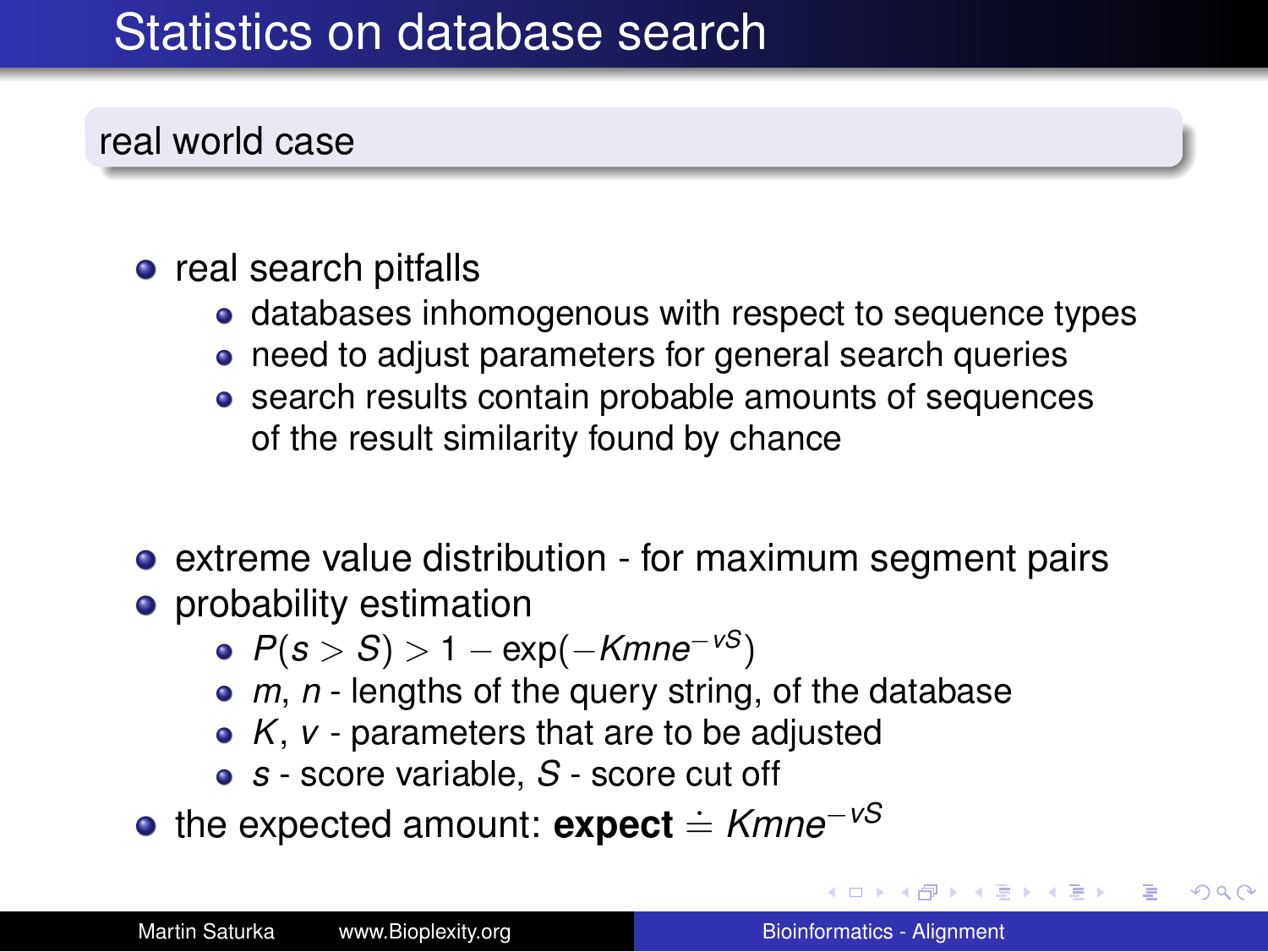# Variations on the BLAST

a lot of software based on the standard blast program

- PSI-BLAST: position specific iterative blast
	- $\bullet$  for evolutionary distant relatives of a given protein
	- usage of position specific scoring matrices (PSSM)
		- $\bullet$  size of PSSM is 20 $\times$  profile length
	- **iterative work of the PSI-BLAST** 
		- closely related proteins are found first
		- a profile of the found proteins is made
		- PSSM created for the profile on the found proteins
		- **o** new search done with the new PSSM
- PHI-BLAST: pattern hit initiated blast
	- for pattern search in protein databases
	- search for proteins which contain the pattern and are similar to the query sequence nearby the pattern

イロメ イ押 メイヨメ イヨメ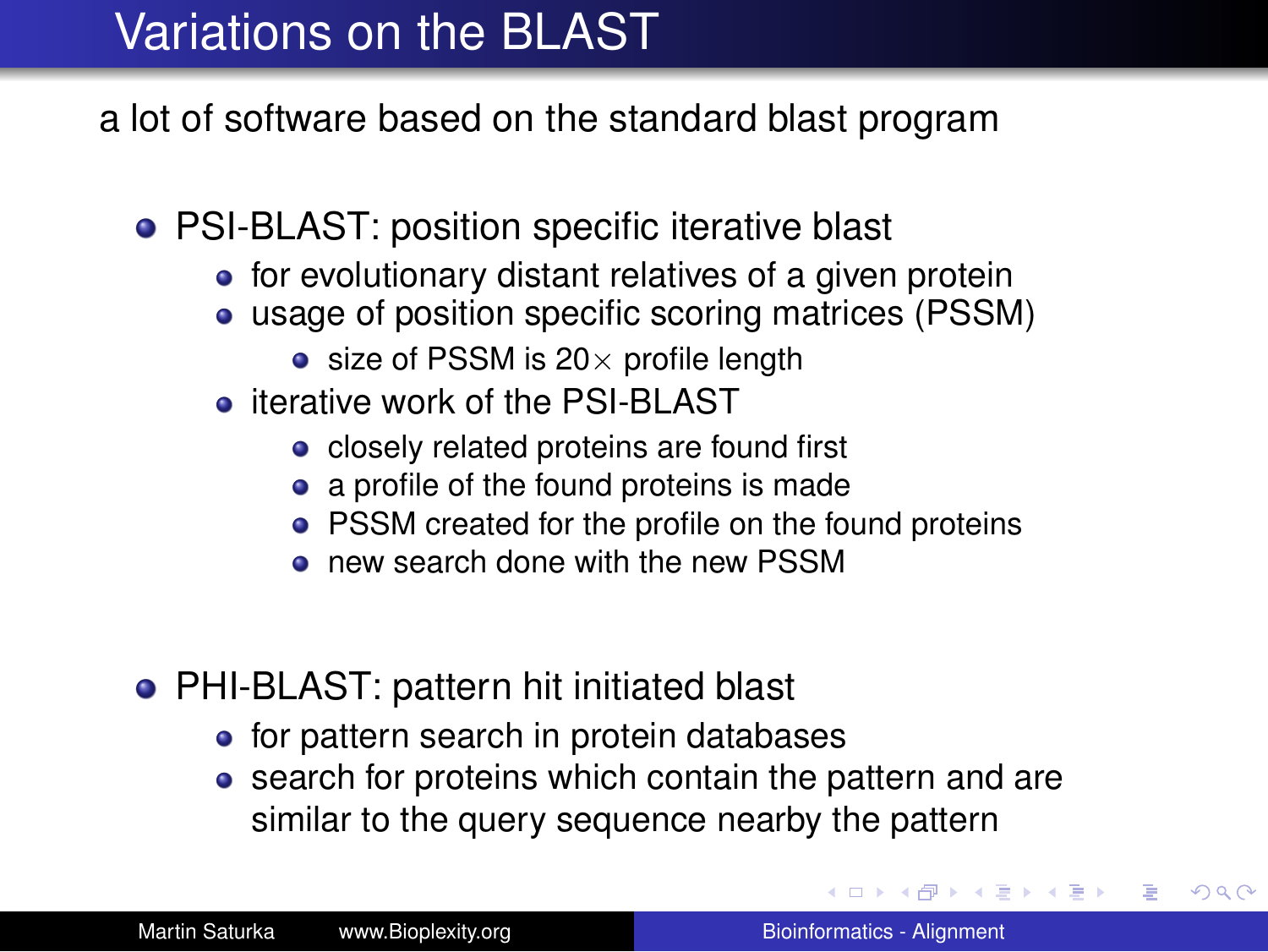MSA - multiple sequence alignment

- pair-wise alignment based methods
	- from the most similar pairs
- probability based profiling methods
	- profiles based on stochastic assumptions
	- HMM methods, MCMC approaches

• usage for:

- consensus sequence determination
- motifs, domains characterization
- phylogenetic analysis, cladistics
- structure and function similarity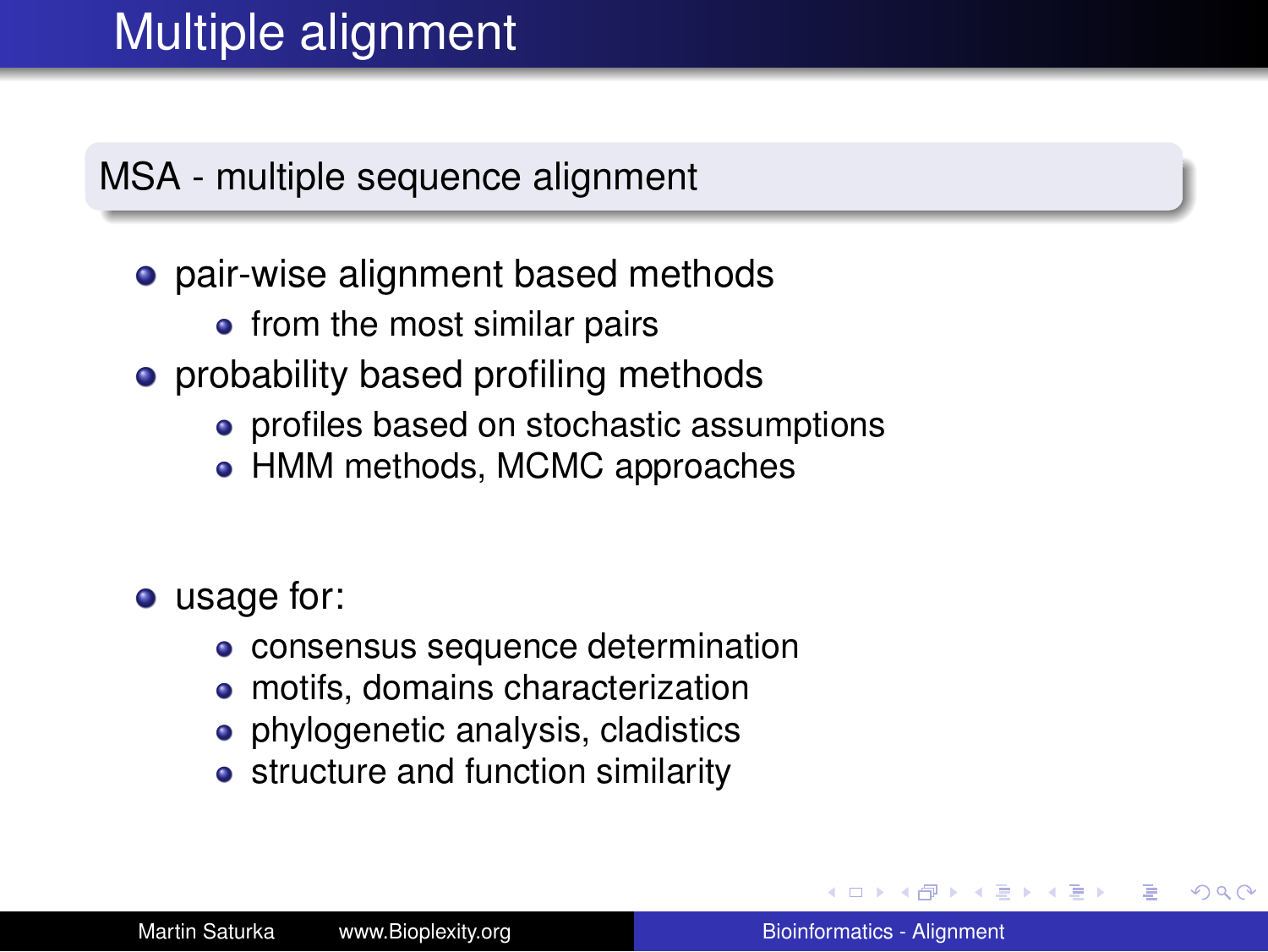# Pair-wise MSA

heuristic multiple alignment construction

- progressive multiple alignment clustering approach, phylogenetic tree construction
	- create a phylogenetic tree by a clustering bottom-up clustering, e.g. neighbor joining
	- find the most related sequences and align them
	- $\bullet$  iterate the alignment along the tree i.e. make alignment for the other sequences
- iterative multiple alignment
	- start like the progressive multiple alignment
	- adds current alignment modifications
	- adjustig based on hill-climbing methods

 $\langle \oplus \rangle$  >  $\langle \oplus \rangle$  >  $\langle \oplus \rangle$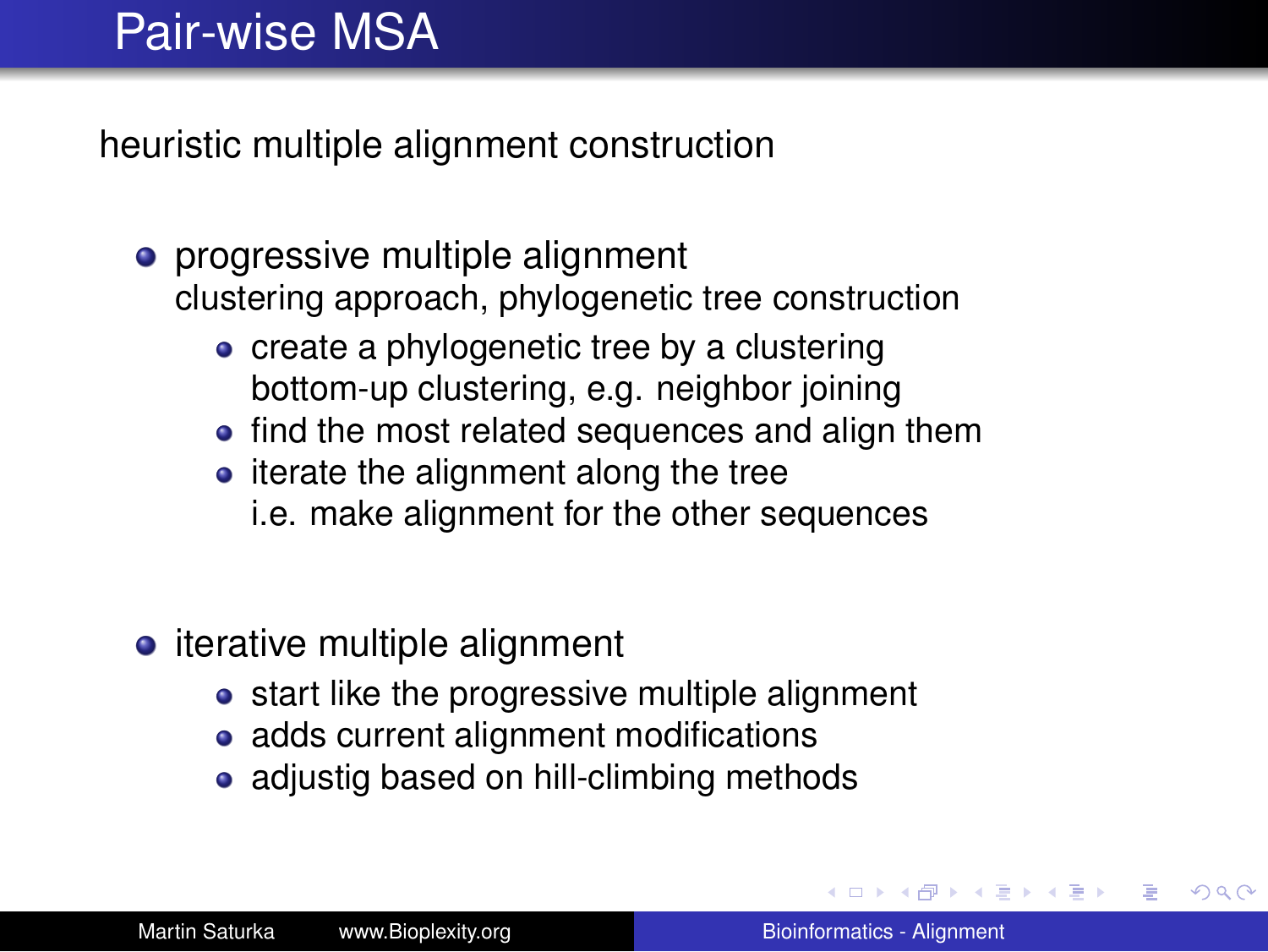# HMM approach

assumption of no or weak distant interaction

- we do not look far away along the sequences
- good for proteins, not for nucleic acids
	- counting all possible matches and gaps
	- works nice with a given HMM profile
	- reasonable results on HMM profiling
- $\bullet$  states of the HMMs
	- matches, insertions, deletions
	- matching a profile position to a sequence position
	- inserting to / deleting from a protein sequnce with respect to the given HMM profile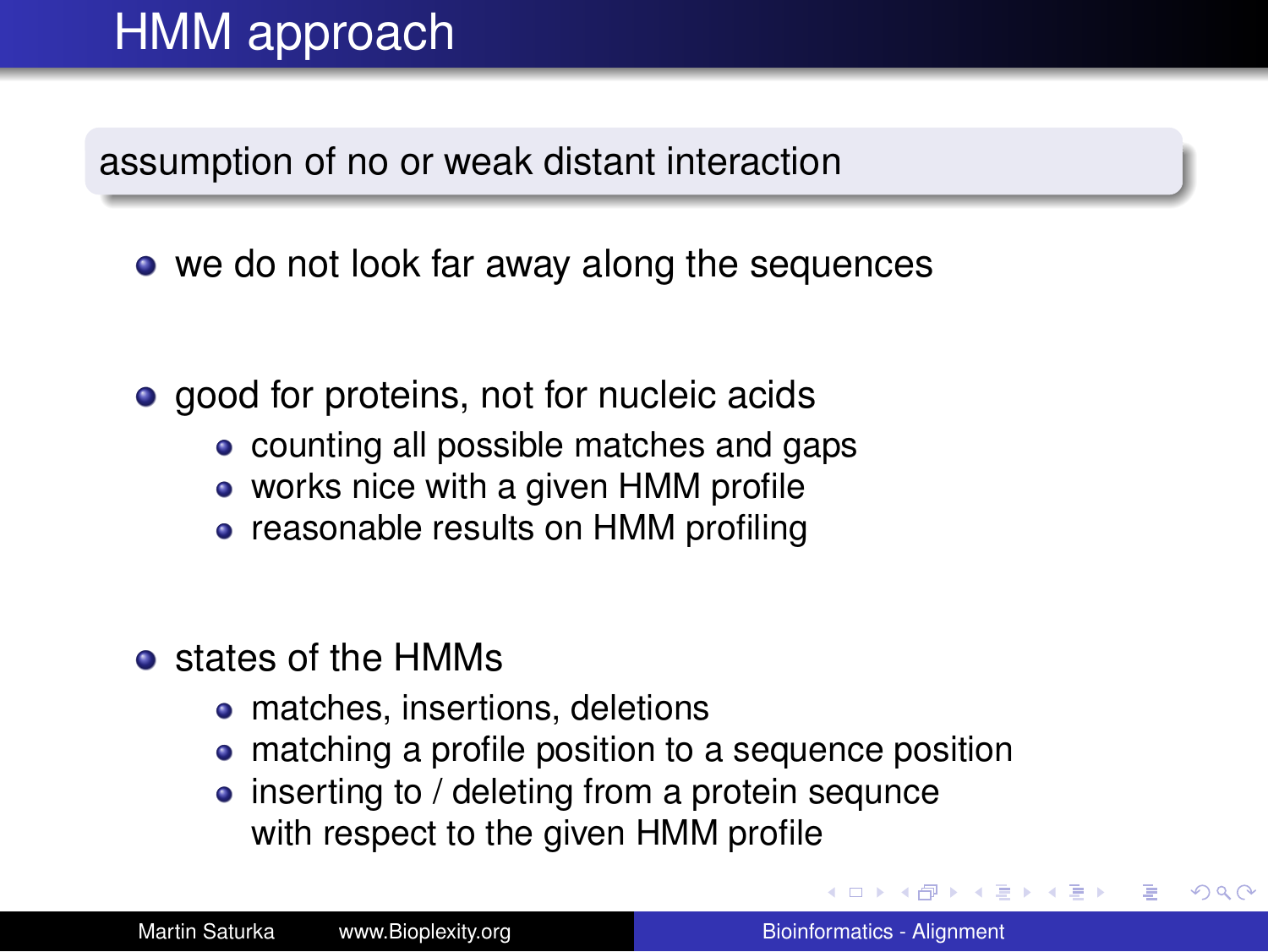### HMM example



SCHNEE: B - M1,*<sup>S</sup>* - M2,*<sup>C</sup>* - M3,*<sup>H</sup>* - M4,*<sup>N</sup>* - M5,*<sup>E</sup>* - M6,*<sup>E</sup>* - E ESCHER: B - I0,*<sup>E</sup>* - M1,*<sup>S</sup>* - M2,*<sup>C</sup>* - M3,*<sup>H</sup>* - D4,<sup>−</sup> - M5,*<sup>E</sup>* - M6,*<sup>R</sup>* - E SCENE: B - M1,*<sup>S</sup>* - M2,*<sup>C</sup>* - M3,*<sup>E</sup>* - M4,*<sup>N</sup>* - M5,*<sup>E</sup>* - D6,<sup>−</sup> - E

B, E for *begin*, *end* states of the HMM alignment

M*i* , I*i* , D*<sup>i</sup>* for *match*, *insertion*, *deletion* states

K ロ ▶ K 御 ▶ K 君 ▶ K 君 ▶ ○ 君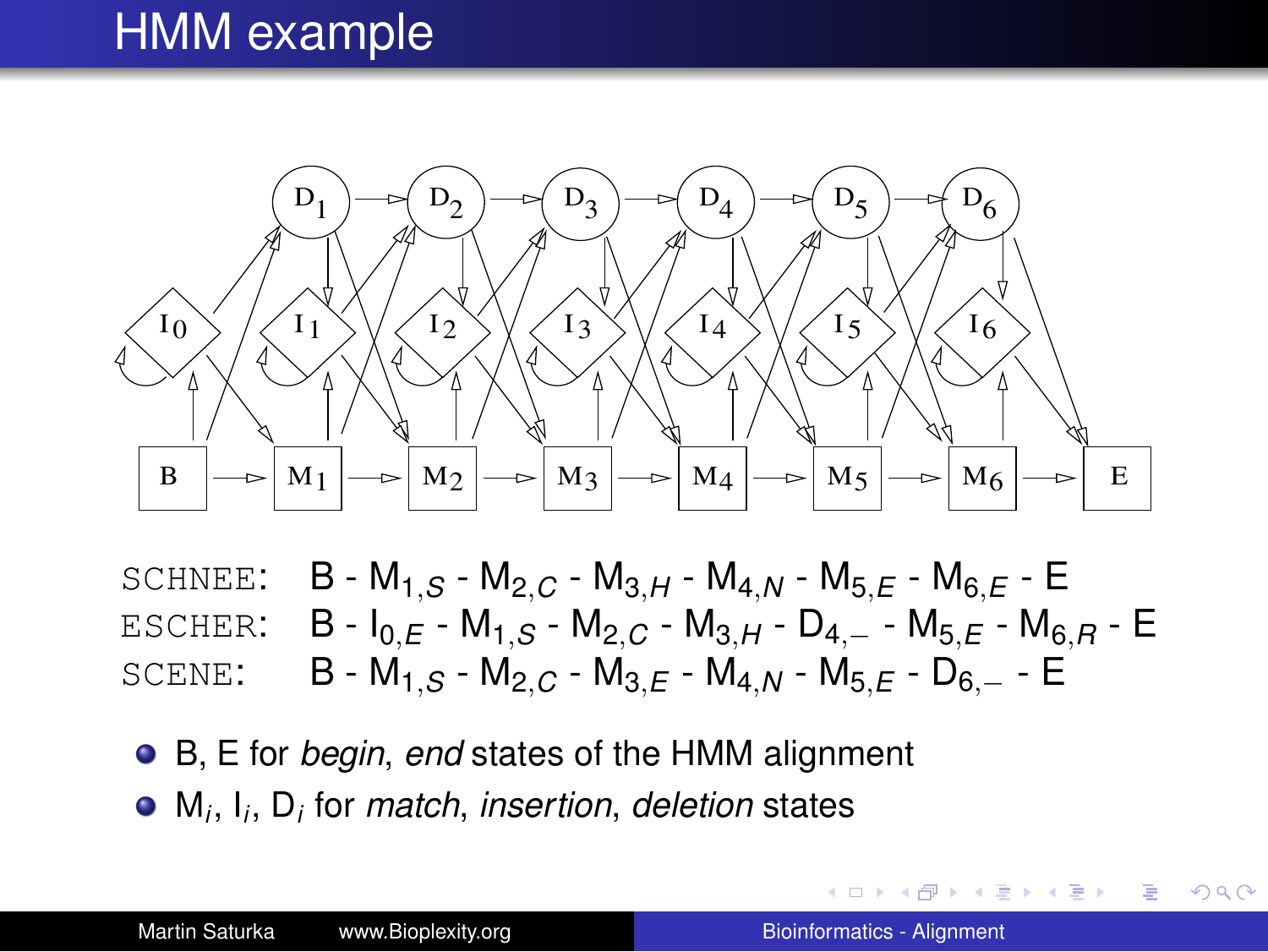# HMM and domains

problems with gaps positioning between domains

- $\bullet$  the model topology is for affine gap penalties
	- gaps can be rather large
	- Gibbs sampling as a solution
- model surgery
	- **.** to remove under-used match states
	- to add match states in place of over-used insert states
- **FIM** free inserion modules
	- added to both (start and stop) ends
	- without specificity on symbol outputs
	- probability ratio of inner insertions vs. FIM entry
		- decrease / icrease of amount of insertions inside domains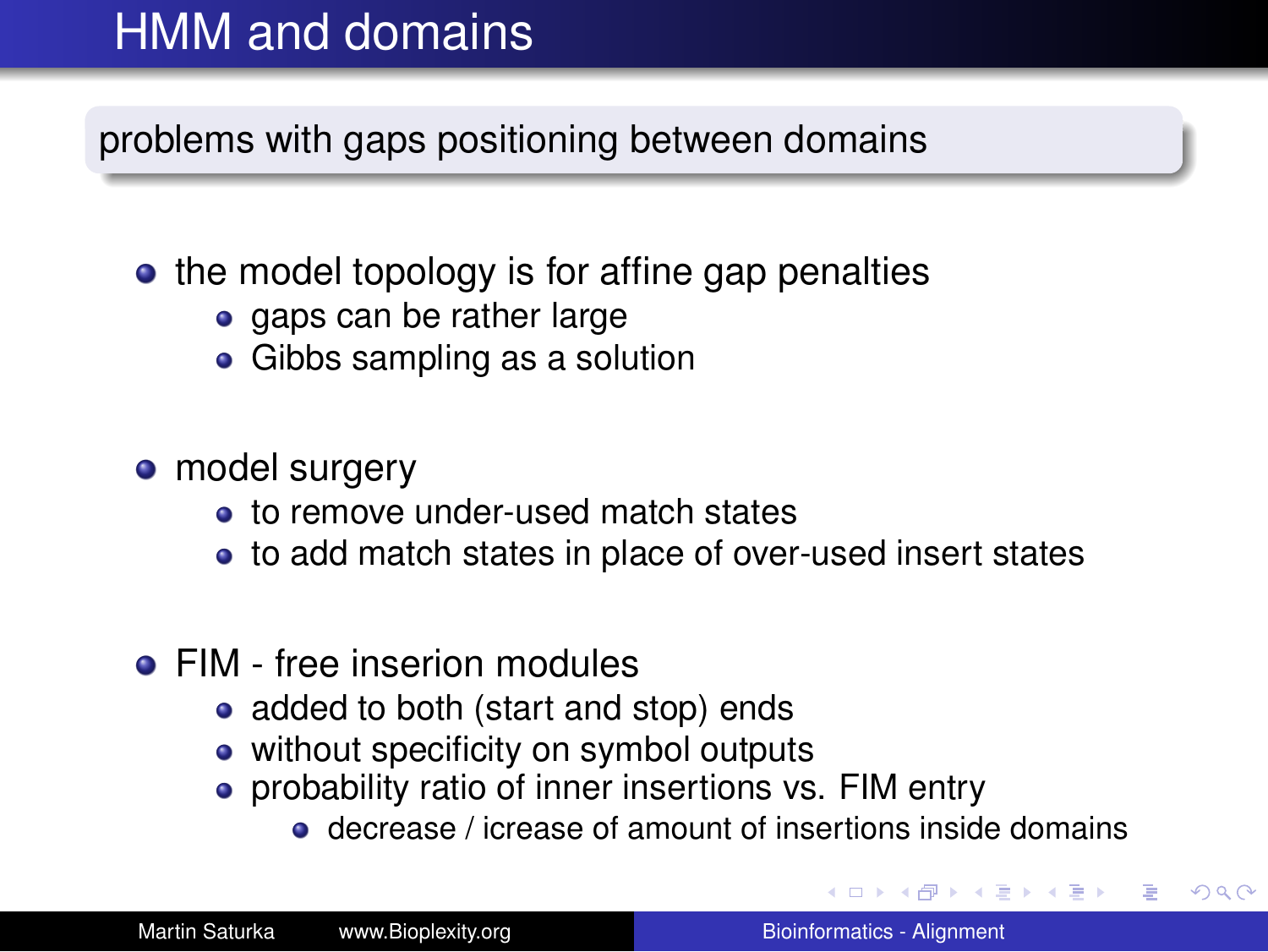#### Markov chain Monte Carlo

#### • kind of sampling from a probability distribution

- the Markov chain is constructed in such a way that its staionary distribution is the required distribution
- several classes of methods for such constructions
- iteration on the Markov chain has to lead to the required probability distribution, usually a slow process
- Gibbs sampling one of the approaches
	- local alignments for a domain search
	- **•** for distributions of *l*-mer alignments

 $\leftarrow$   $\leftarrow$   $\rightarrow$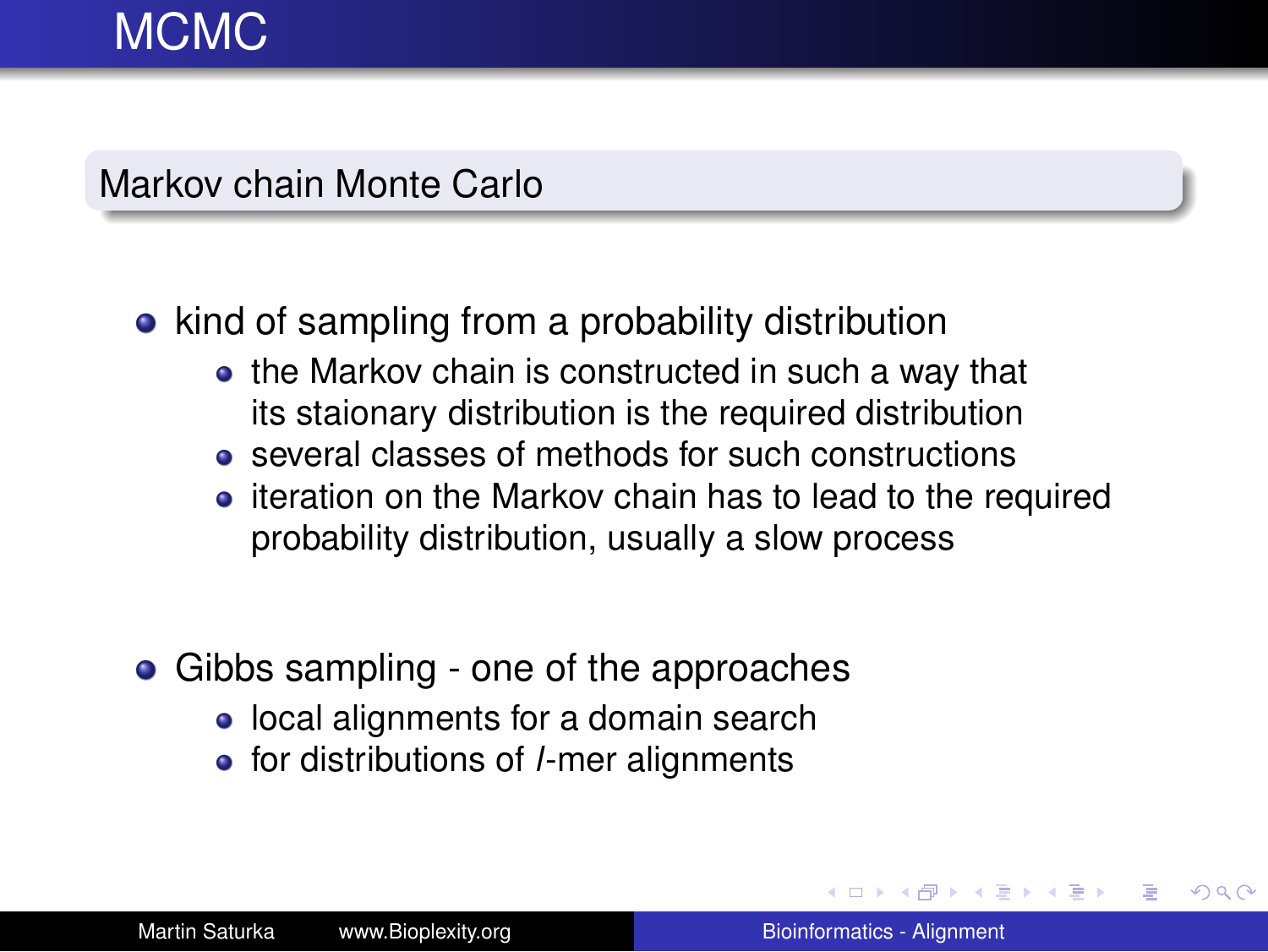# Gibbs sampling

- genearal method outline
	- making samples of one variable out of many variables
	- subsequent samplings form a Markov chain
		- suitable values given by its stationary distribution
- herein, the sampling is of domain locations
	- positions of motifs inside given sequences as the stationary distributions
		- with high, single peaks demanded
- **•** locations of putative *l*-mer domains
	- subsequent sampling of individual sequence locations
	- process finished when a local aligment is optimal
	- many trials and many start configurations necessary
		- dealing with problems of local optima

 $\Box \rightarrow \neg \left( \neg \overline{\partial} \right) \rightarrow \neg \left( \exists \rightarrow \neg \left( \exists \rightarrow \right) \right)$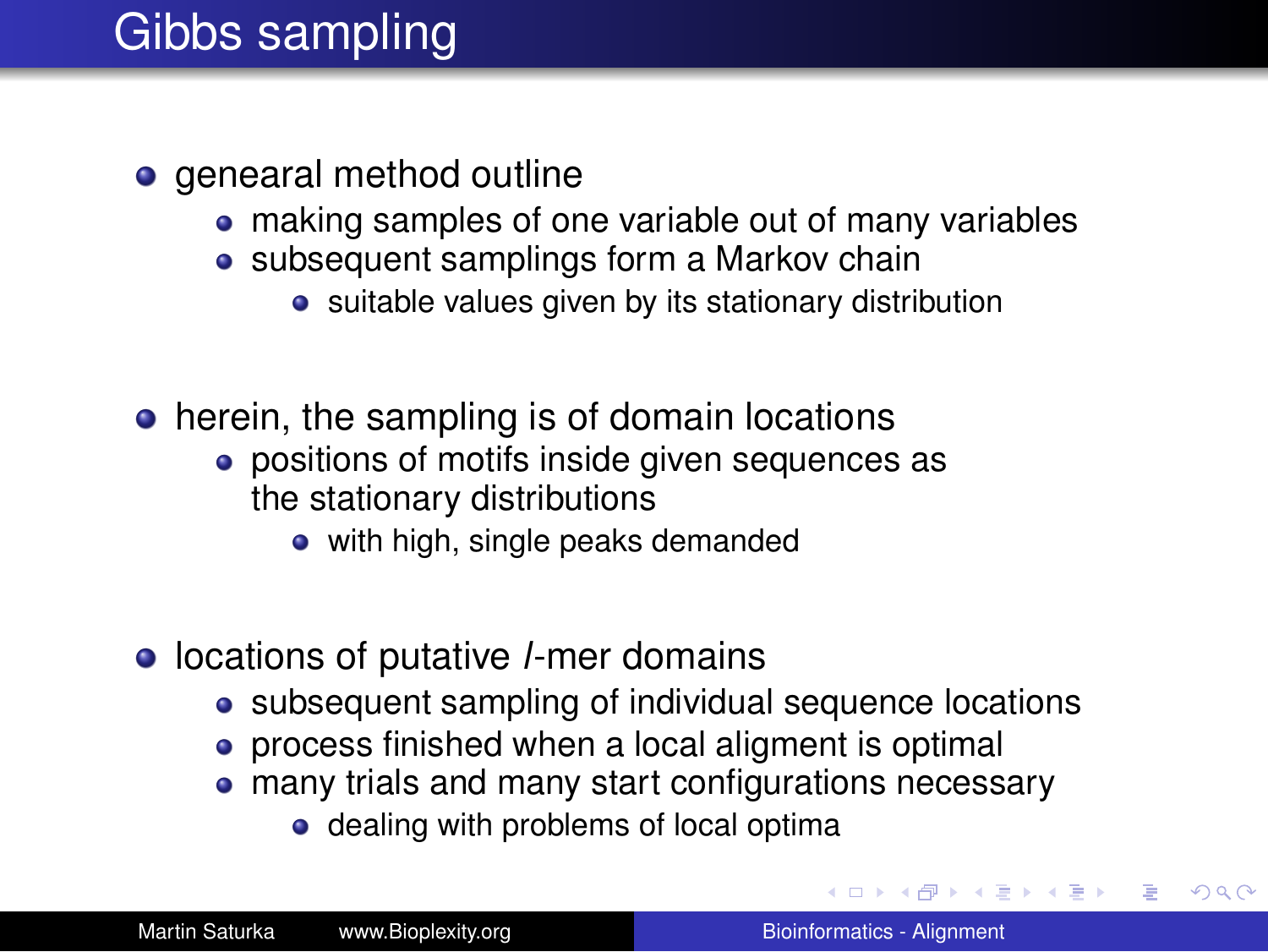# GS alignment

- start choose random positions of *l*-mers inside sequences
- $\bullet$  iterate the sampling:
	- take one of the sequences for the sampling process
	- make a (local) alignment of the rest *l*-mers
	- create profile out of the current alignment
	- try all the positions of *l*-mer on the taken sequence
	- compute probabilities of such *l*-mers given current profile
	- choose one position according to the computed probabilities
- stop when total alignment scores do not increase
- Gibbs sampling obstacles
	- we have to take care about local optima
	- make projections on conserved residua
		- random subsequences of the *l*-mers for profile construction
	- the length of the putative domains is usually unknown

イロト イ団 トイヨ トイヨ トー

B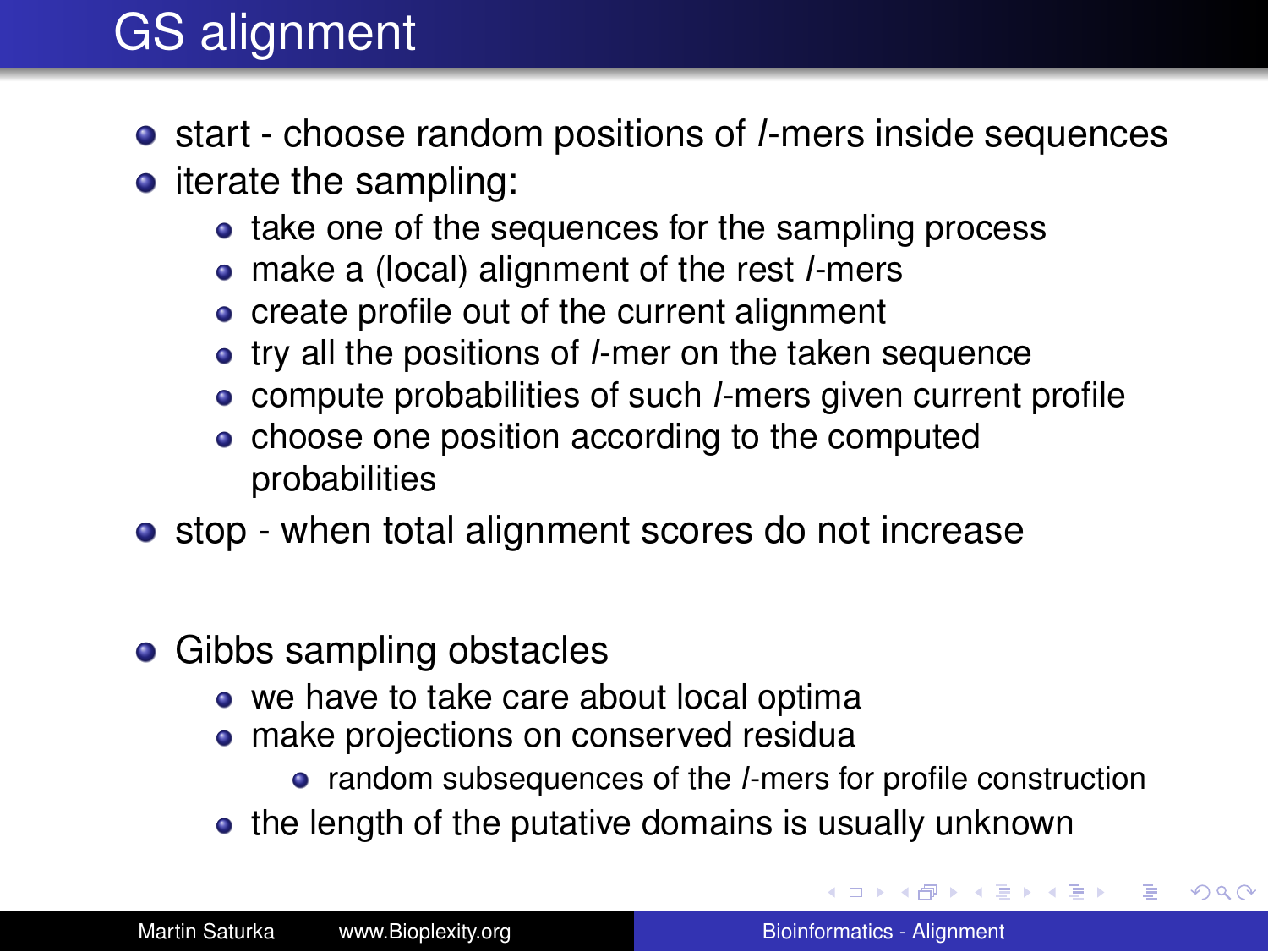# Distant domains

search for the least amount of sort reversals

- **o** domain order
	- permutations of particular exons
- gene locations
	- rearrangements of chromosomes
- $\bullet$  reversal algorithm, iterative
	- $\bullet$  if there exists a decreasing strip
		- **•** find the decreasing strip with the lowest number *i* inside
		- **•** find the increasing strip with *i* − 1 number inside
		- revert the interim sequence, break amount decreases
	- otherwise revert an incresing strip
		- no more break originates, one decreasing strip more
	- finally no breaks, i.e. the identity permutation